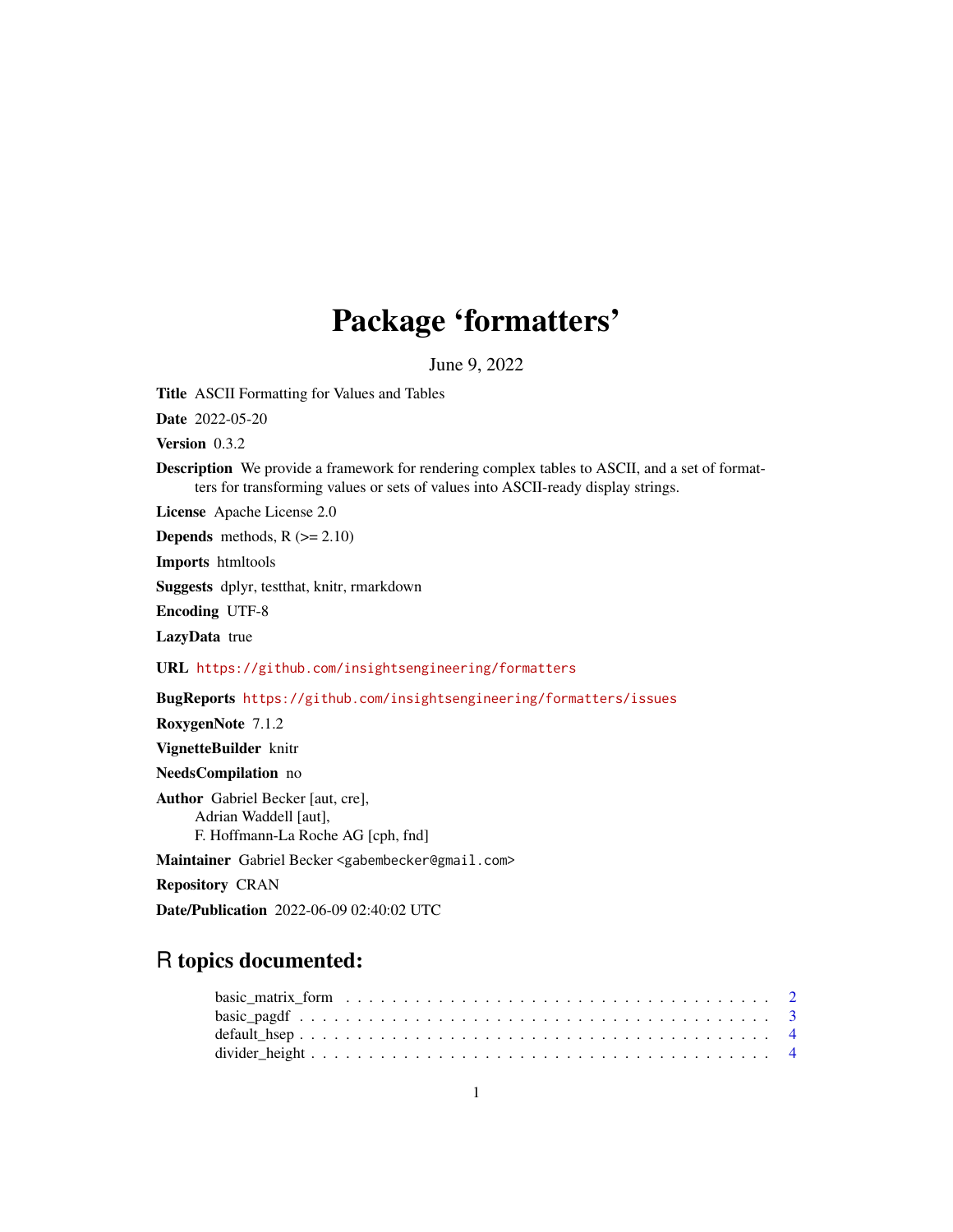<span id="page-1-0"></span>

| DM.                                                                                                         | $\overline{5}$ |
|-------------------------------------------------------------------------------------------------------------|----------------|
|                                                                                                             | 5              |
|                                                                                                             | 6              |
|                                                                                                             | $\overline{7}$ |
|                                                                                                             | 8              |
|                                                                                                             | 8              |
|                                                                                                             | 9              |
| $list\_valid\_format\_labels \dots \dots \dots \dots \dots \dots \dots \dots \dots \dots \dots \dots \dots$ | <b>10</b>      |
|                                                                                                             | 10             |
|                                                                                                             | 12             |
|                                                                                                             | 13             |
|                                                                                                             | <b>16</b>      |
|                                                                                                             | 17             |
|                                                                                                             | <b>18</b>      |
|                                                                                                             | <sup>18</sup>  |
|                                                                                                             |                |
|                                                                                                             | 21             |
| propose column widths $\ldots \ldots \ldots \ldots \ldots \ldots \ldots \ldots \ldots \ldots \ldots$        | 21             |
|                                                                                                             | 22             |
|                                                                                                             | 23             |
|                                                                                                             | 24             |
|                                                                                                             | 25             |
|                                                                                                             | 25             |
|                                                                                                             | 26             |
|                                                                                                             | 27             |
|                                                                                                             | 27             |
|                                                                                                             | 28             |
|                                                                                                             | 28             |
|                                                                                                             |                |
|                                                                                                             |                |
|                                                                                                             | 30             |

basic\_matrix\_form *Create spoof matrix form from a data.frame*

# Description

This is useful primarily for writing testing/examples, and as a starting point for more sophisticated custom 'matrix\_form' methods

# Usage

basic\_matrix\_form(df)

# Arguments

df data.frame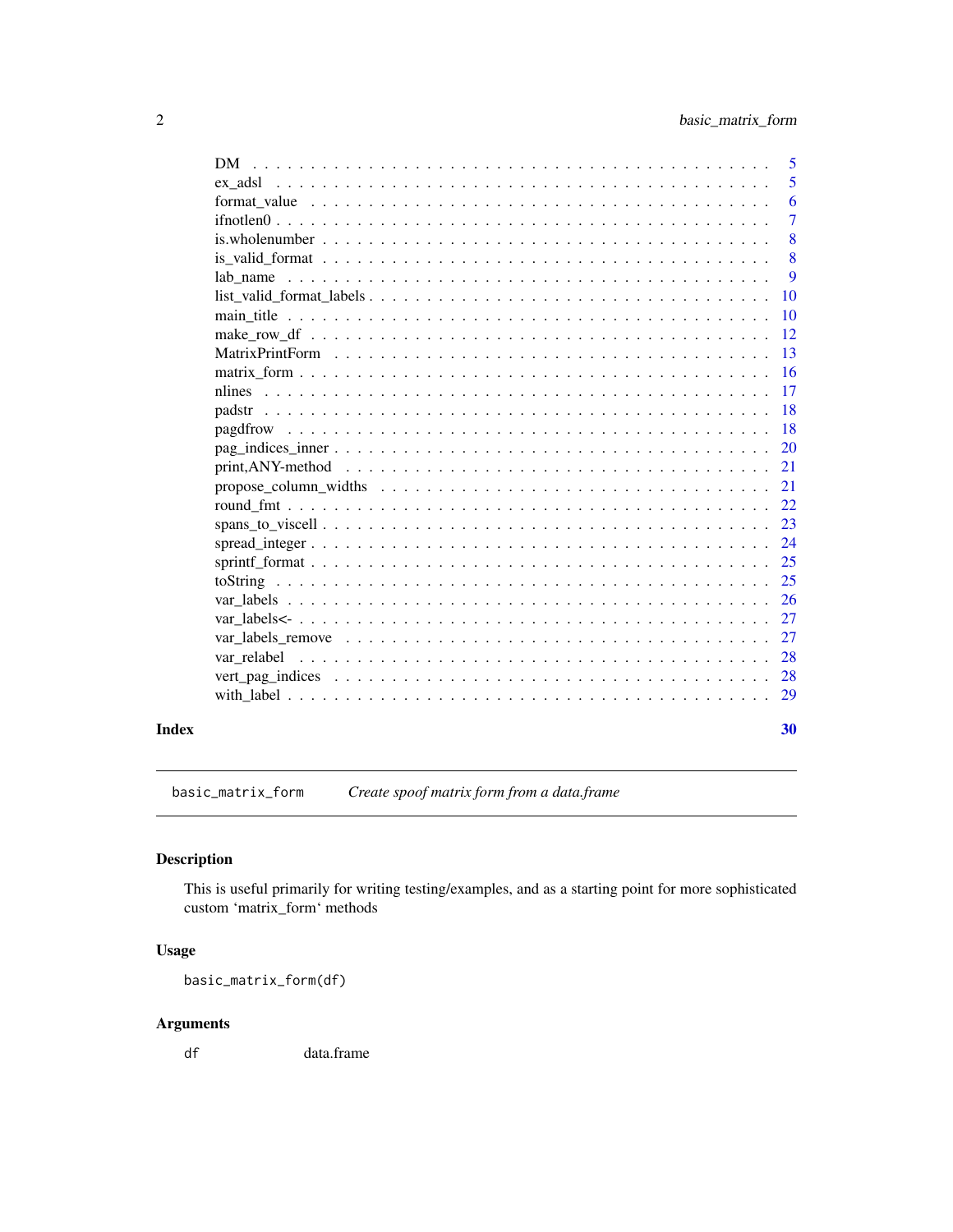# <span id="page-2-0"></span>basic\_pagdf 3

# Value

A valid 'MatrixPrintForm' object representing 'df', ready for ASCII rendering

# Examples

```
mform <- basic_matrix_form(mtcars)
cat(toString(mform))
```
basic\_pagdf *Basic/spoof pagination info dataframe*

# Description

Returns a minimal pagination info data.frame (with no sibling/footnote/etc info).

#### Usage

```
basic_pagdf(
  rnames,
  \text{labels} = \text{names},
  rnums = seq_along(rnames),
  extents = 1L,
  rclass = "NA"
)
```
# Arguments

| rnames  | character. Vector of row names                                                   |
|---------|----------------------------------------------------------------------------------|
| labs    | character. Vector of row labels (defaults to names)                              |
| rnums   | integer. Vector of row numbers. Defaults to 'seq_along(rnames)'.                 |
| extents | integer. Number of lines each row will take to print, defaults to 1 for all rows |
| rclass  | character. Class(es) for the rows. Defaults to "NA"                              |

# Value

A data.frame suitable for use in both the 'matrix\_print\_form' constructor and the pagination machinery

# Examples

```
basic_pagdf(c("hi", "there"))
```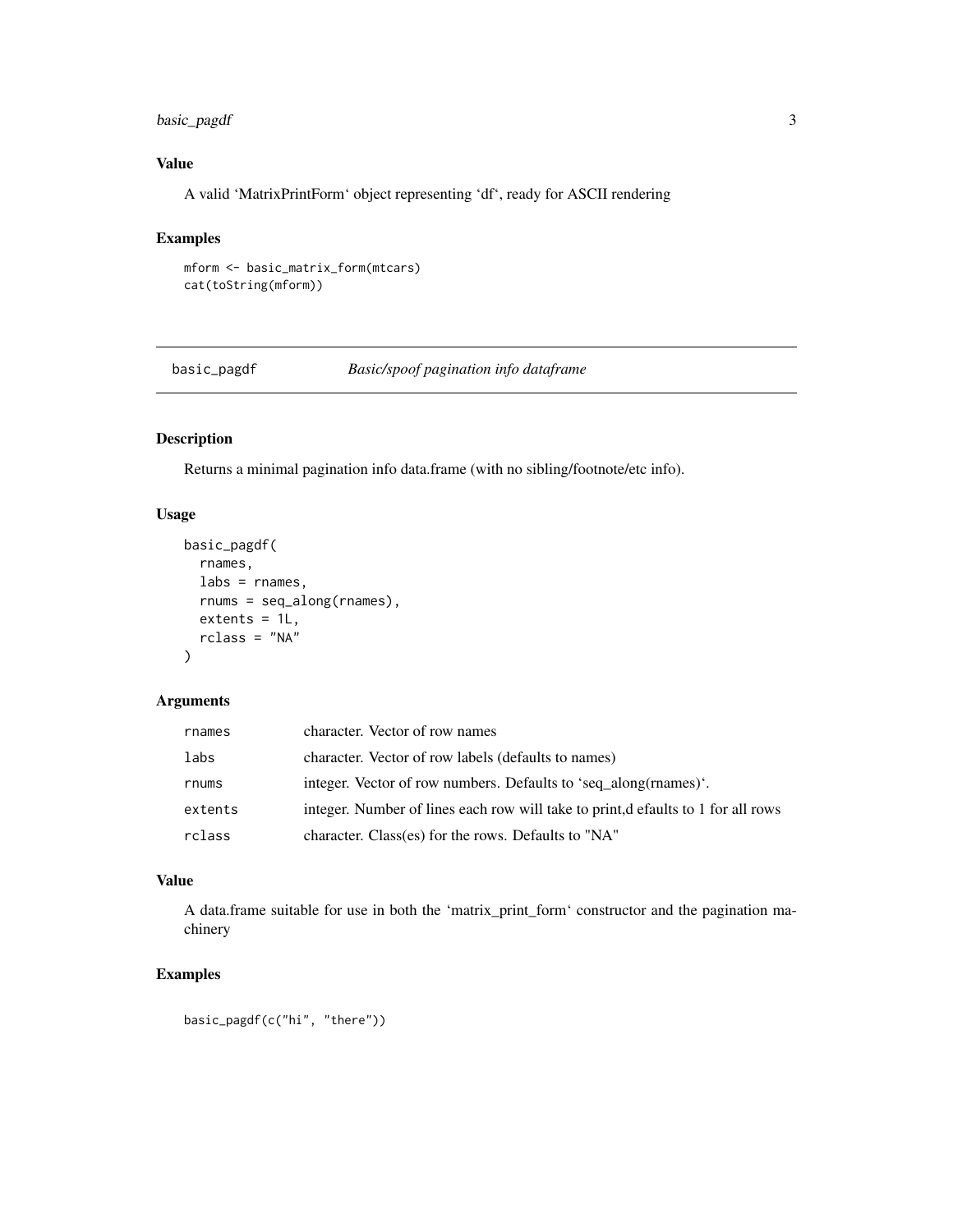<span id="page-3-0"></span>

#### Description

The default horizontal separator character which can be displayed in the current charset for use in rendering table-likes.

# Usage

default\_hsep()

#### Value

unicode 2014 (long dash for generating solid horizontal line) if in a locale that uses a UTF character set, otherwise an ASCII hyphen with a once-per-session warning.

#### Examples

default\_hsep()

divider\_height *Divider Height*

# Description

Divider Height

# Usage

```
divider_height(obj)
```
## S4 method for signature 'ANY' divider\_height(obj)

#### Arguments

obj ANY. Object.

#### Value

The height, in lines of text, of the divider between header and body. Currently returns 1L for the default method.

#### Examples

divider\_height(mtcars)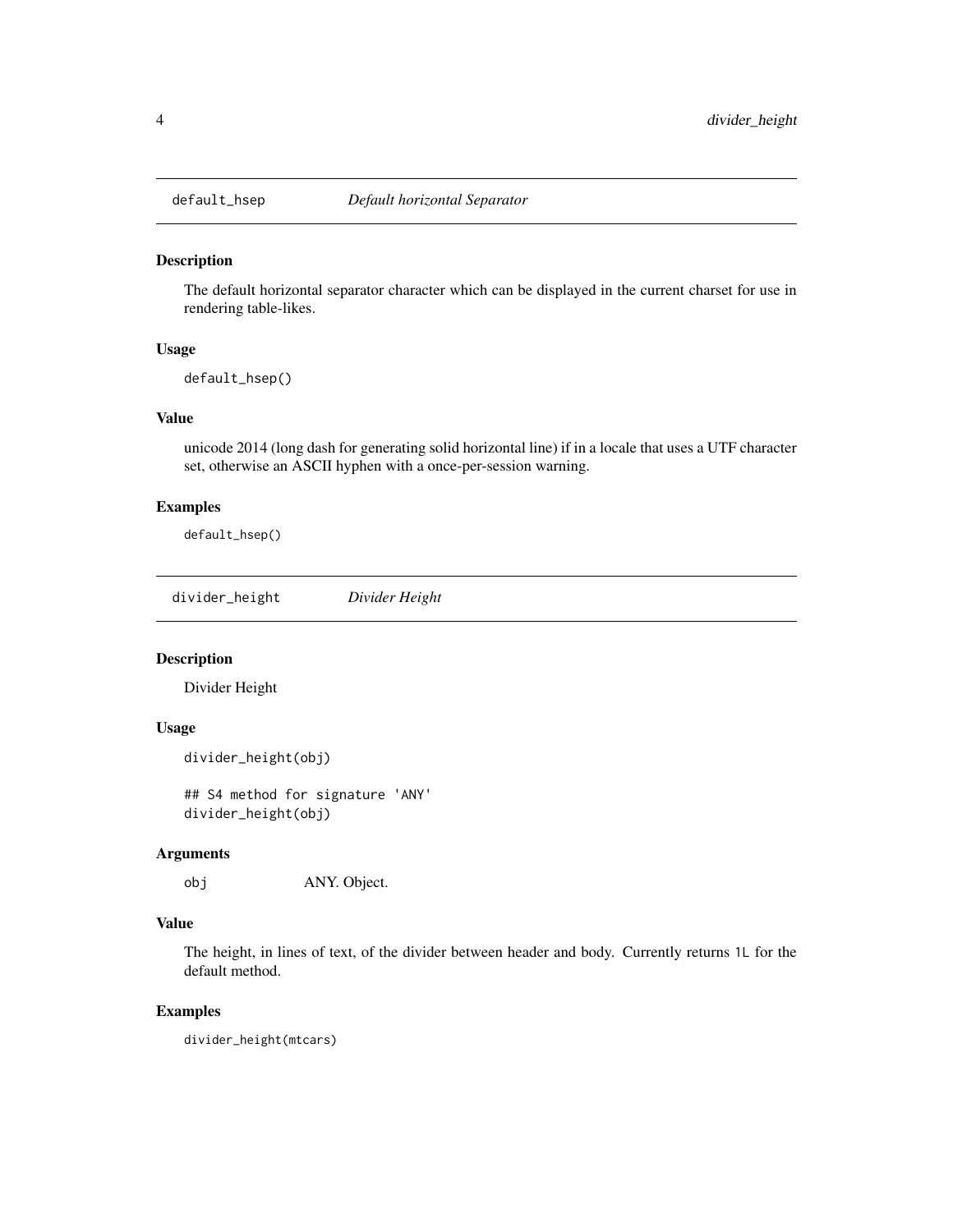<span id="page-4-0"></span>DM *DM data* Description

DM data

# Usage

DM

# Format

rds (data.frame)

ex\_adsl *Simulated CDISC Alike Data for Examples*

# Description

Simulated CDISC Alike Data for Examples

# Usage

ex\_adsl ex\_adae ex\_adaette ex\_adtte ex\_adcm ex\_adlb ex\_admh

ex\_adqs

ex\_adrs

ex\_advs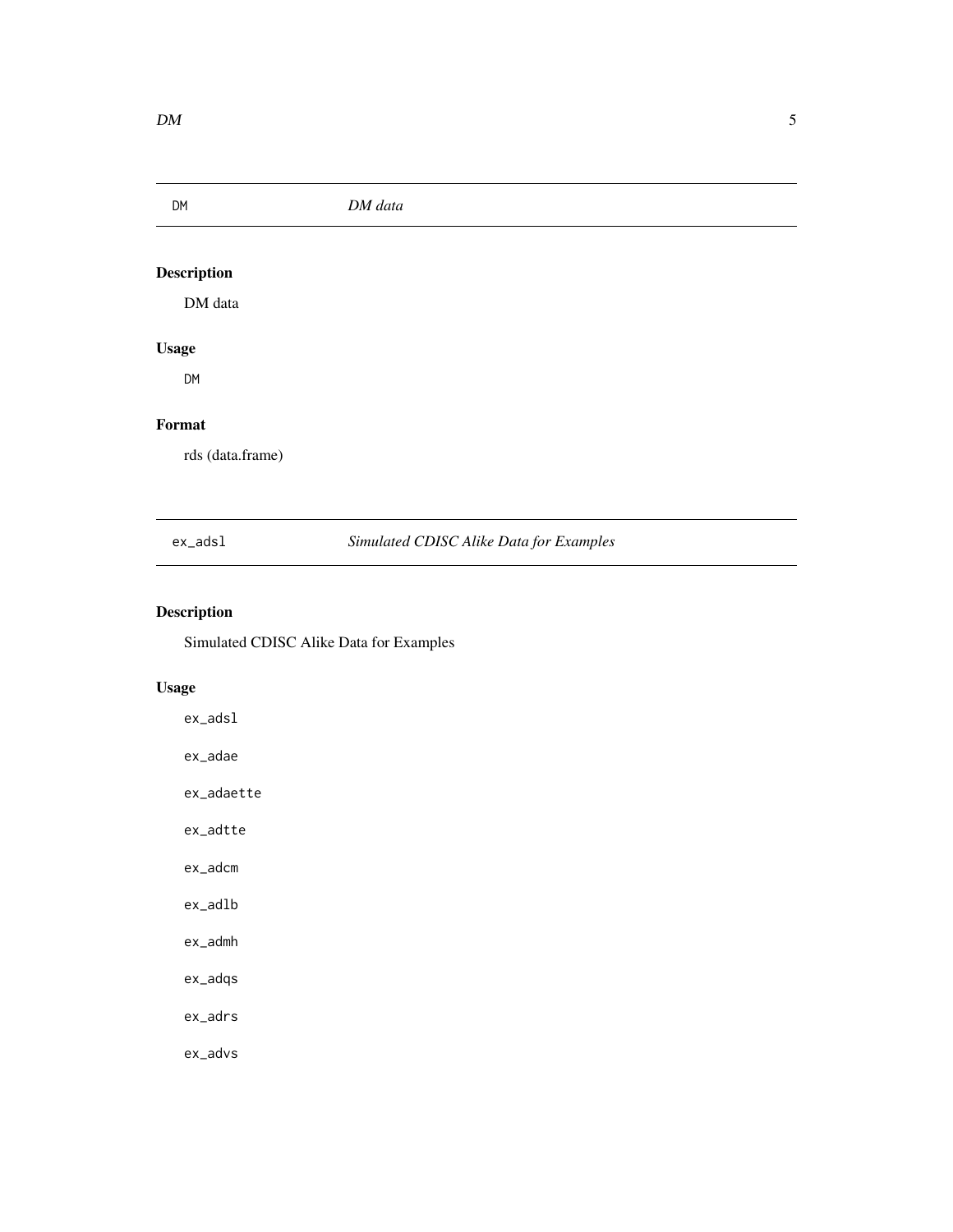#### <span id="page-5-0"></span>Format

#### rds (data.frame)

An object of class tbl\_df (inherits from tbl, data.frame) with 1934 rows and 48 columns. An object of class tbl\_df (inherits from tbl, data.frame) with 1200 rows and 42 columns. An object of class tbl\_df (inherits from tbl, data.frame) with 1200 rows and 42 columns. An object of class tbl\_df (inherits from tbl, data.frame) with 1934 rows and 41 columns. An object of class tbl\_df (inherits from tbl, data.frame) with 8400 rows and 59 columns. An object of class tbl\_df (inherits from tbl, data.frame) with 1934 rows and 41 columns. An object of class tbl\_df (inherits from tbl, data. frame) with 14000 rows and 49 columns. An object of class tbl\_df (inherits from tbl, data.frame) with 2400 rows and 41 columns. An object of class tbl\_df (inherits from tbl, data.frame) with 16800 rows and 59 columns.

<span id="page-5-1"></span>format\_value *Converts a (possibly compound) value into a string using the* format *information*

#### Description

Converts a (possibly compound) value into a string using the format information

#### Usage

```
format_value(x, format = NULL, output = c("ascii", "html"), na_str = "NA")
```
#### Arguments

| $\mathsf{x}$ | ANY. The value to be formatted                                                                       |
|--------------|------------------------------------------------------------------------------------------------------|
| format       | $character(1)$ or function. The format label (string) or formatter function to apply<br>to x.        |
| output       | $character(1)$ , output type                                                                         |
| na_str       | character(1). String that should be displayed when the value of $x$ is missing.<br>Defaults to "NA". |

#### Value

formatted text representing the cell x.

#### See Also

[round\_fmt()]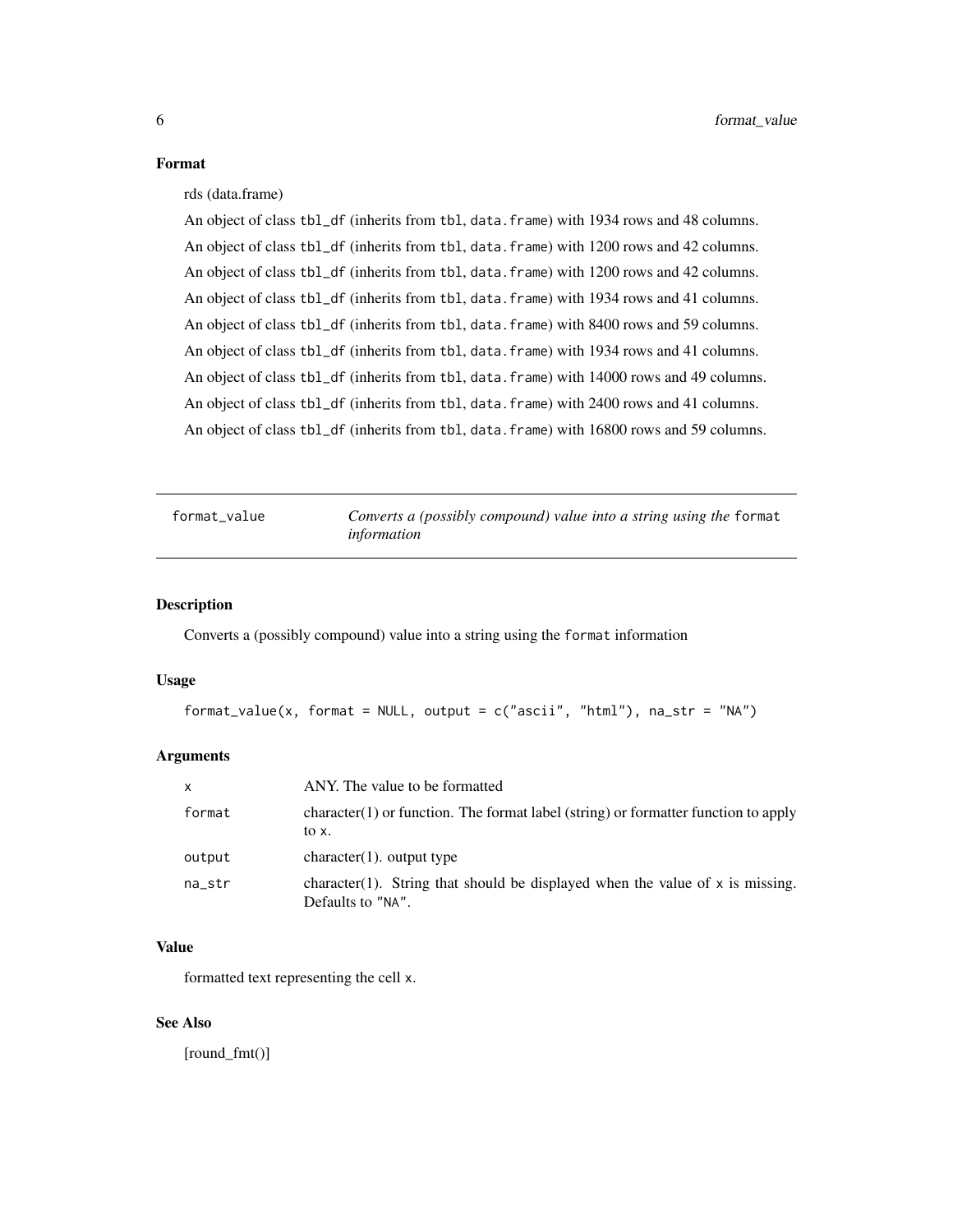#### <span id="page-6-0"></span>ifnotlen $0$  7

# Examples

x <- format\_value(pi, format = "xx.xx") x format\_value(x, output = "ascii")

# ifnotlen0 *'%||%' If length-0 alternative operator*

# Description

'%||%' If length-0 alternative operator

# Usage

a %||% b

# Arguments

| a | ANY. Element to select only if it is not length 0 |
|---|---------------------------------------------------|
| b | ANY. Element to select if a is length 0           |

# Value

'a', unless it is length 0, in which case 'b' (even in the case 'b' is also length 0)

# Examples

```
6 %||% 10
character() %||% "hi"
NULL %||% "hi"
```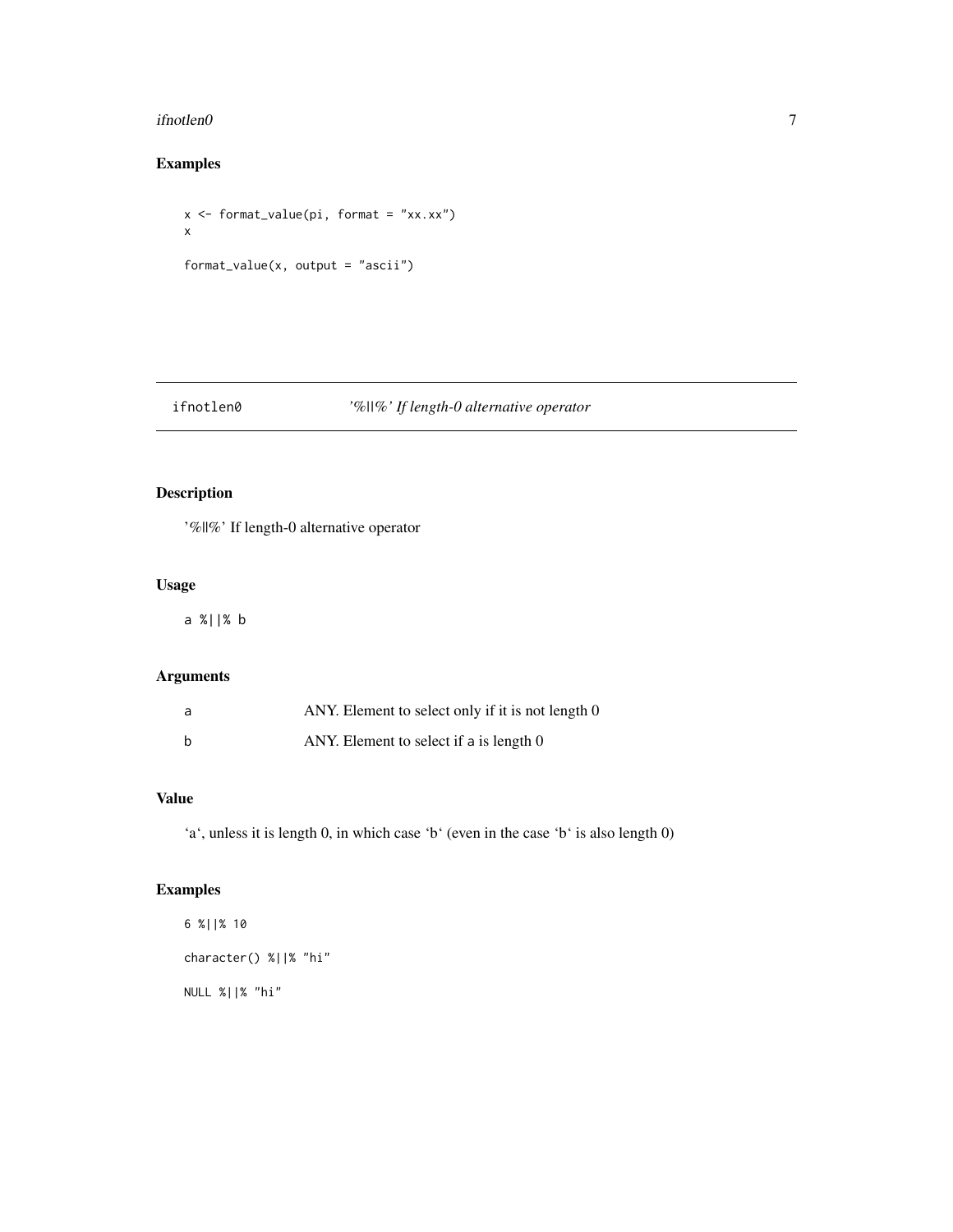<span id="page-7-1"></span><span id="page-7-0"></span>is.wholenumber *is.wholenumber*

# Description

is.wholenumber

# Usage

is.wholenumber(x, tol = .Machine\$double.eps^0.5)

# Arguments

|     | numeric $(1)$ . A numeric value       |
|-----|---------------------------------------|
| tol | $numeric(1)$ . A precision tolerance. |

# Value

TRUE if x is within tol of zero, FALSE otherwise.

# Examples

is.wholenumber(5) is.wholenumber(5.00000000000000001) is.wholenumber(.5)

is\_valid\_format *Check if a format is supported*

# Description

Check if a format is supported

#### Usage

```
is_valid_format(x, stop_otherwise = FALSE)
```
#### Arguments

x either format string or an object returned by sprintf\_format stop\_otherwise logical, if x is not a format should an error be thrown

#### Value

TRUE if x is NULL, a supported format string, or a function; FALSE otherwise.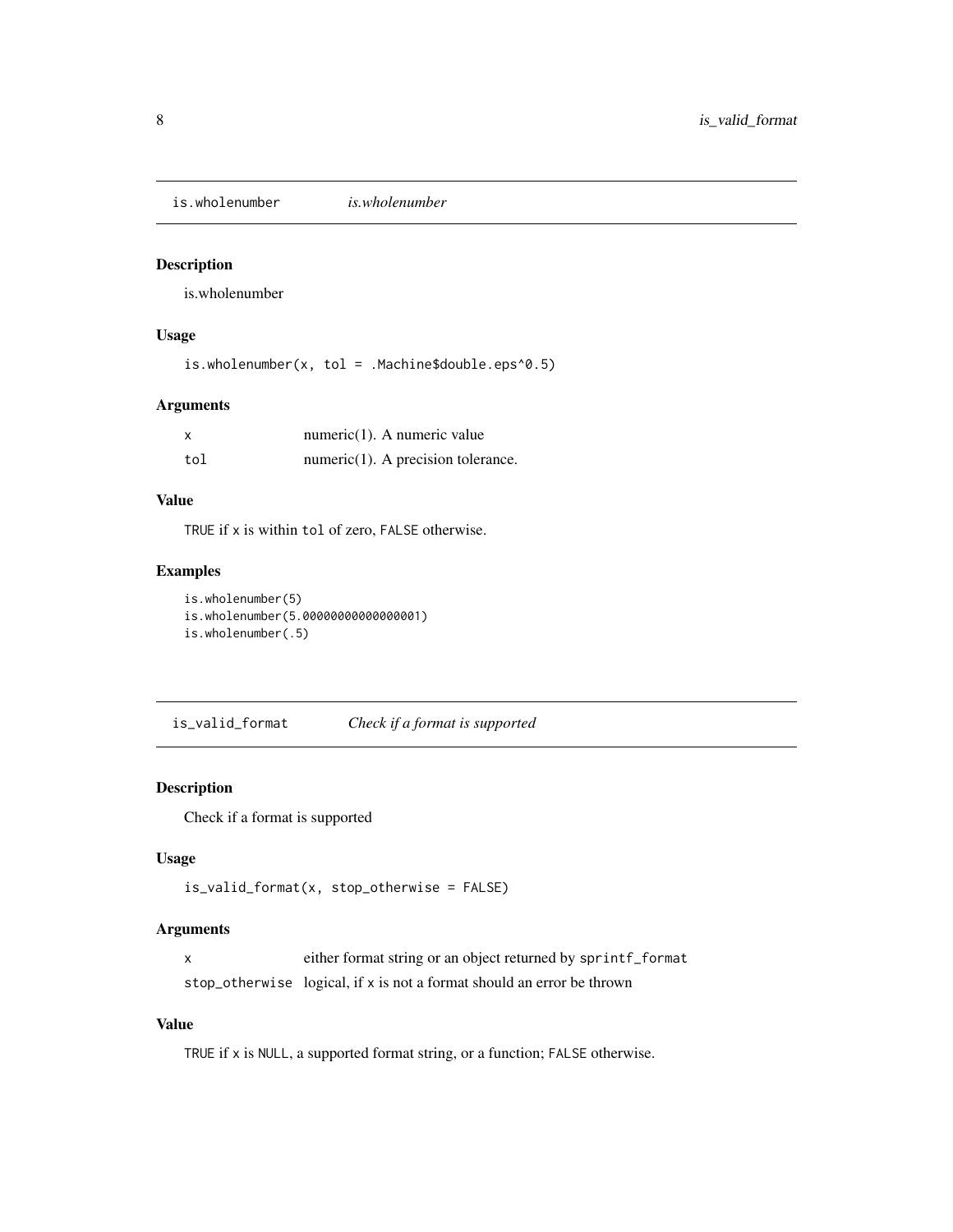#### <span id="page-8-0"></span>lab\_name 9

#### Note

No check if the function is actually a formatter is performed.

#### Examples

```
is_valid_format("xx.x")
is_valid_format("fakeyfake")
```

| lab name |
|----------|
|----------|

Label, Name and Format accessor generics Getters and setters for *basic, relatively universal attributes of "table-like" objects"*

#### Description

Label, Name and Format accessor generics

Getters and setters for basic, relatively universal attributes of "table-like" objects"

#### Usage

```
obj_name(obj)
   obj_name(obj) <- value
   obj_label(obj)
   obj_label(obj) <- value
   ## S4 method for signature 'ANY'
   obj_label(obj)
   ## S4 replacement method for signature 'ANY'
   obj_label(obj) <- value
   obj_format(obj)
   ## S4 method for signature 'ANY'
   obj_format(obj)
   obj_format(obj) <- value
   ## S4 replacement method for signature 'ANY'
   obj_format(obj) <- value
Arguments
```
# obj ANY. The object. value character(1). The new label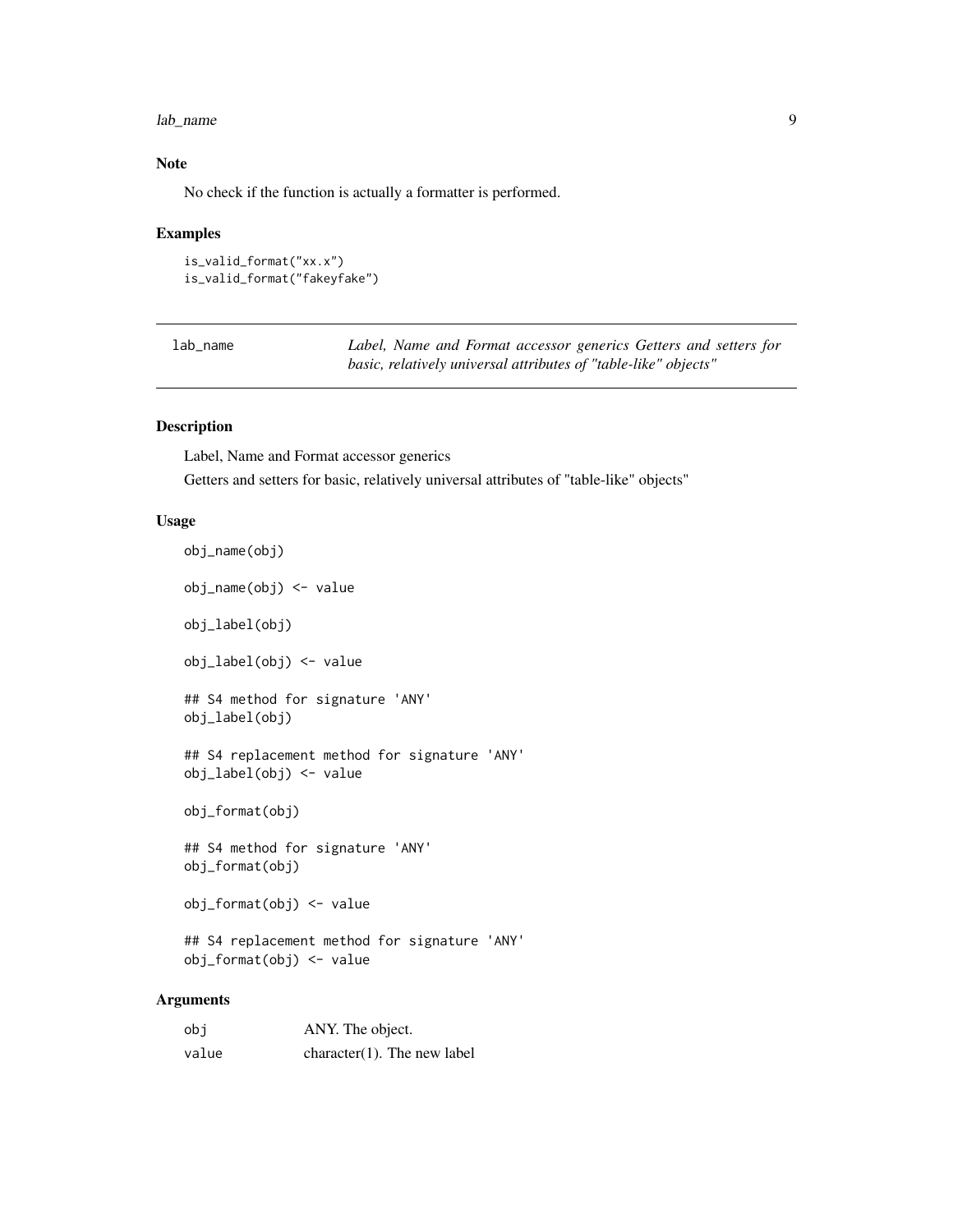#### <span id="page-9-0"></span>Value

the name, format or label of obj for getters, or obj after modification for setters.

#### See Also

with\_label

list\_valid\_format\_labels

*List with currently support 'xx' style format labels grouped by 1d, 2d and 3d*

#### Description

Currently valid format labels can not be added dynamically. Format functions must be used for special cases

#### Usage

```
list_valid_format_labels()
```
#### Value

A nested list, with elements listing the supported 1d, 2d, and 3d format strings.

#### Examples

list\_valid\_format\_labels()

main\_title *General title/footer accessors*

# Description

General title/footer accessors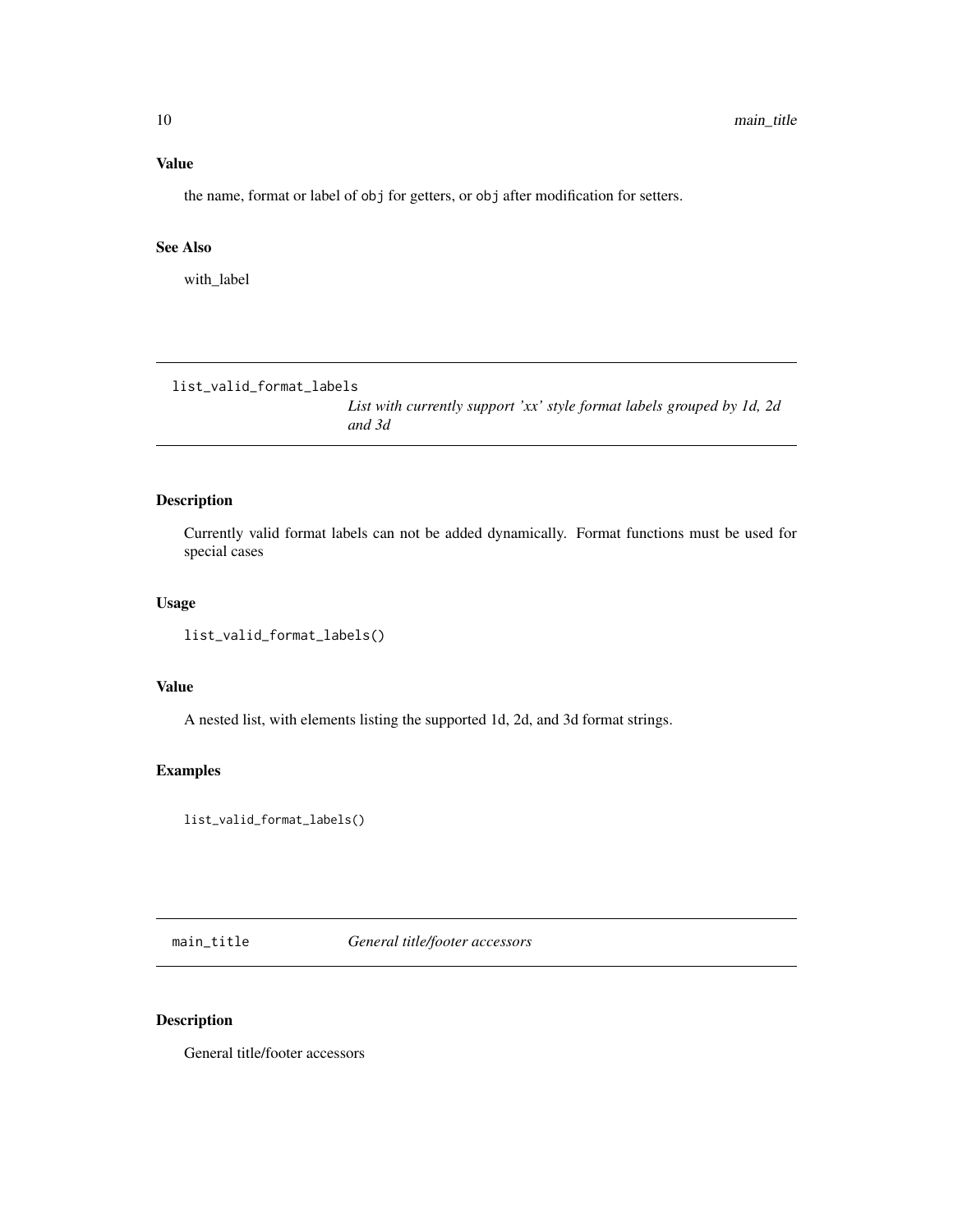#### main\_title 11

#### Usage

```
main_title(obj)
## S4 method for signature 'MatrixPrintForm'
main_title(obj)
main_title(obj) <- value
subtitles(obj)
## S4 method for signature 'MatrixPrintForm'
subtitles(obj)
subtitles(obj) <- value
page_titles(obj)
## S4 method for signature 'MatrixPrintForm'
page_titles(obj)
## S4 method for signature 'ANY'
page_titles(obj)
page_titles(obj) <- value
## S4 replacement method for signature 'MatrixPrintForm'
page_titles(obj) <- value
main_footer(obj)
## S4 method for signature 'MatrixPrintForm'
main_footer(obj)
main_footer(obj) <- value
## S4 replacement method for signature 'MatrixPrintForm'
main_footer(obj) <- value
prov_footer(obj)
## S4 method for signature 'MatrixPrintForm'
prov_footer(obj)
prov_footer(obj) <- value
## S4 replacement method for signature 'MatrixPrintForm'
prov_footer(obj) <- value
```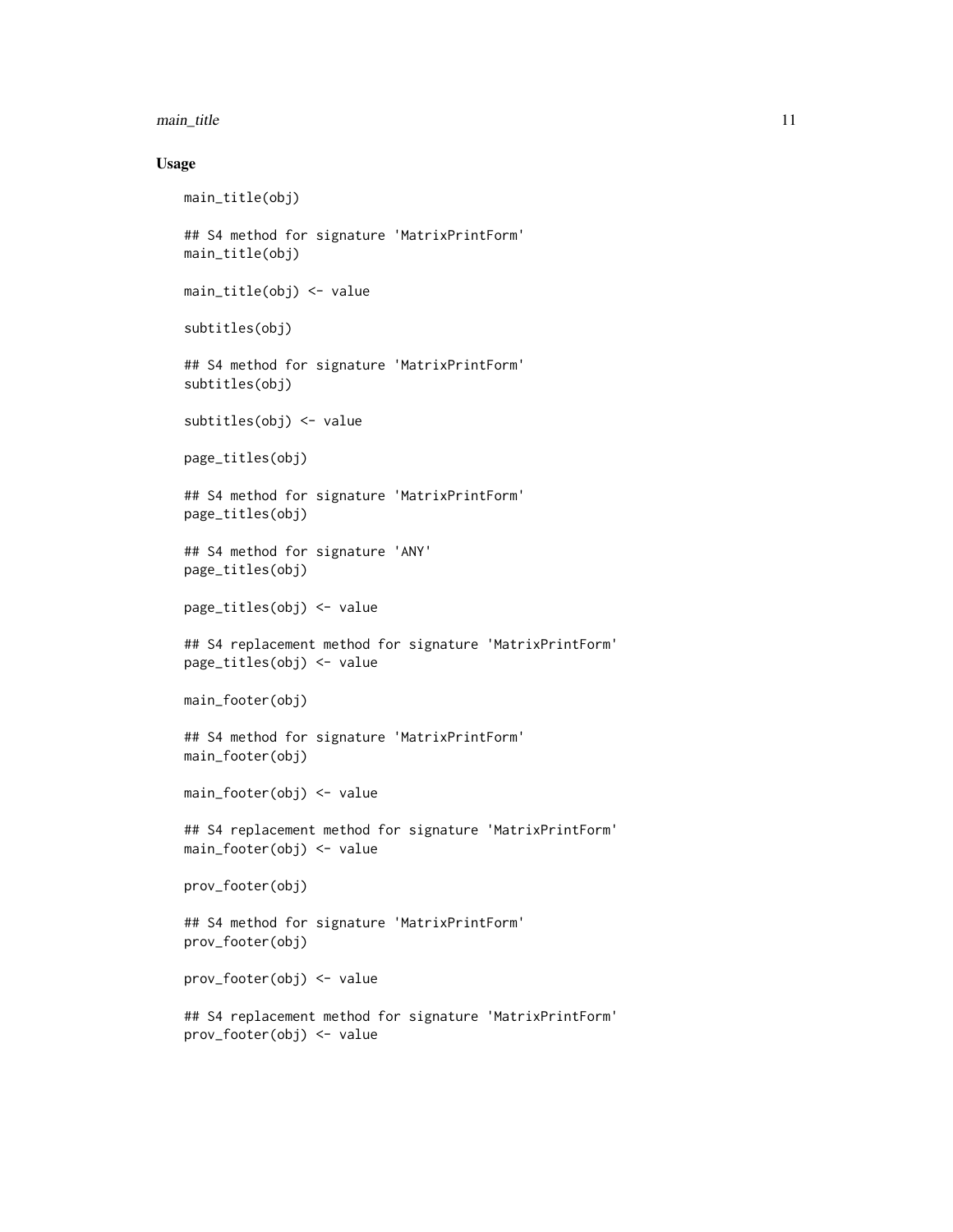```
all_footers(obj)
```
all\_titles(obj)

#### Arguments

| obi   | ANY. Object to extract information from. |
|-------|------------------------------------------|
| value | character. New value.                    |

#### Value

a character scalar ('main\_title', 'main\_footer'), or vector of length zero or more ('subtitles', 'page\_titles', 'prov\_footer') containing the relevant title/footer contents

| make_row_df | Make row and column layout summary data, frames for use during |
|-------------|----------------------------------------------------------------|
|             | pagination                                                     |

# Description

Make row and column layout summary data.frames for use during pagination

#### Usage

```
make_row_df(
  tt,
  colwidths = NULL,
  visible_only = TRUE,
  rownum = 0,indent = <math>0L</math>,path = character(),
  incontent = FALSE,
  repr\_ext = 0L,
  repr\_inds = integer(),sibpos = NA_integer_,
 nsibs = NA_integer_
)
```
# Arguments

| tt           | ANY. Object representing the table-like object to be summarized.                                                                                       |
|--------------|--------------------------------------------------------------------------------------------------------------------------------------------------------|
| colwidths    | numeric. Internal detail do not set manually.                                                                                                          |
| visible_only | logical(1). Should only visible aspects of the table structure be reflected in this<br>summary. Defaults to TRUE. May not be supported by all methods. |
| rownum       | $numeric(1)$ . Internal detail do not set manually.                                                                                                    |
| indent       | integer(1). Internal detail do not set manually.                                                                                                       |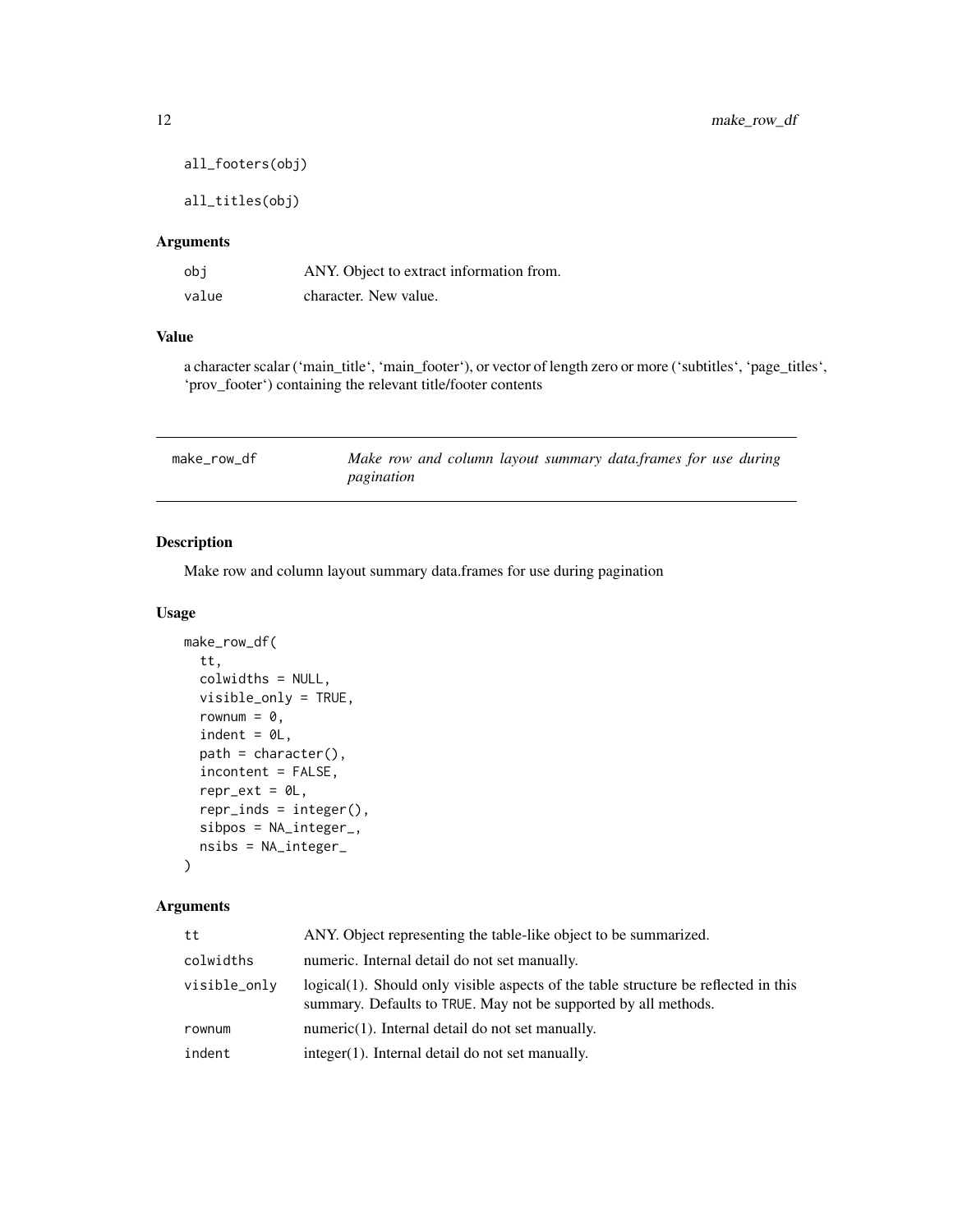<span id="page-12-0"></span>

| path      | character. Path to the (sub)table represented by tt. Defaults to character()                                                                                                                                                                                                                                                                     |
|-----------|--------------------------------------------------------------------------------------------------------------------------------------------------------------------------------------------------------------------------------------------------------------------------------------------------------------------------------------------------|
|           | @details When visible_only is TRUE (the default), methods should return a<br>data.frame with exactly one row per visible row in the table-like object. This is<br>useful when reasoning about how a table will print, but does not reflect the full<br>pathing space of the structure (though the paths which are given will all work as<br>is). |
|           | If supported, when visible_only is FALSE, every structural element of the table<br>(in row-space) will be reflected in the returned data.frame, meaning the full<br>pathing-space will be represented but some rows in the layout summary will<br>not represent printed rows in the table as it is displayed.                                    |
|           | Most arguments beyond tt and visible_only are present so that 'make_row_df'<br>methods can call 'make_row_df' recursively and retain information, and should<br>not be set during a top-level call                                                                                                                                               |
| incontent | logical(1). Internal detail do not set manually.                                                                                                                                                                                                                                                                                                 |
| repr_ext  | integer(1). Internal detail do not set manually.                                                                                                                                                                                                                                                                                                 |
| repr_inds | integer. Internal detail do not set manually.                                                                                                                                                                                                                                                                                                    |
| sibpos    | integer(1). Internal detail do not set manually.                                                                                                                                                                                                                                                                                                 |
| nsibs     | integer(1). Internal detail do not set manually.                                                                                                                                                                                                                                                                                                 |

#### Value

a data.frame of row/column-structure information used by the pagination machinery.

# Note

the technically present root tree node is excluded from the summary returne dby both make\_row\_df and make\_col\_df, as it is simply the row/column structure of tt and thus not useful for pathing or pagination.

MatrixPrintForm *Matrix Print Form - Intermediate Representation for ASCII Table Printing*

# Description

This should generally only be called by 'matrix\_form' custom methods, and almost never from other code.

# Usage

```
matrix_print_form(
  strings = NULL,
  spans,
  aligns,
  formats,
```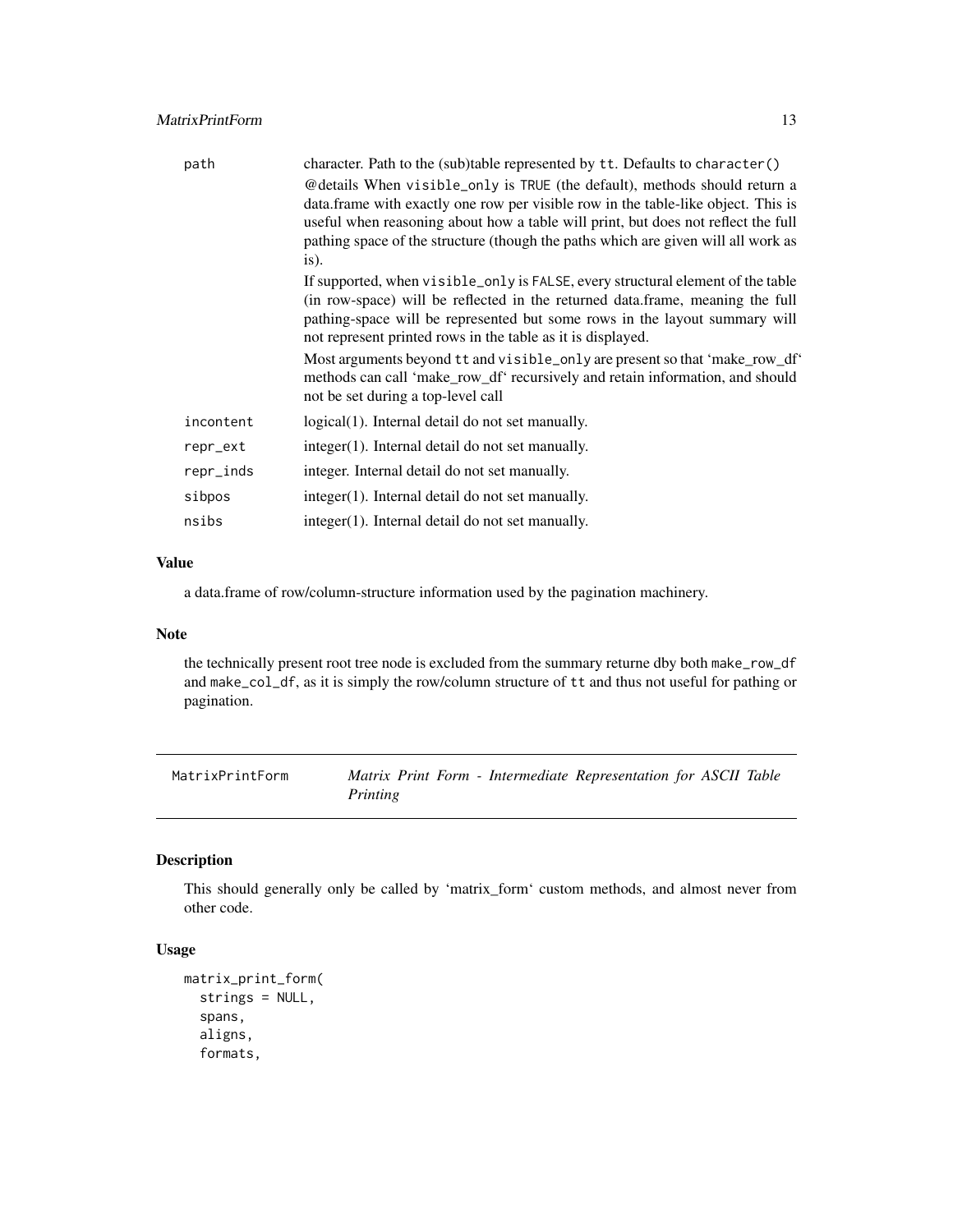```
row_info,
  line_grouping = seq_len(NROW(strings)),
  ref_fnotes = list(),nlines_header,
  nrow_header,
  has_topleft = TRUE,
  has_rowlabs = has_topleft,
  expand_newlines = TRUE,
  main\_title = "",subtitles = character(),
 page_titles = character(),
 main\_footer = "",prov_footer = character()
)
MatrixPrintForm(
  strings = NULL,
  spans,
  aligns,
  formats,
  row_info,
  line_grouping = seq_len(NROW(strings)),
  ref\_fnotes = list(),nlines_header,
  nrow_header,
  has_topleft = TRUE,
  has_rowlabs = has_topleft,
  expand_newlines = TRUE,
  main_title = ",
  subtitles = character(),
  page_titles = character(),
 main\_footer = "",prov_footer = character()
\lambda
```
# Arguments

| strings | character matrix. Matrix of formatted, ready to display strings organized as they<br>will be positioned when rendered. Elements that span more than one column<br>must be followed by the correct number of placeholders (typically either empty<br>strings or repeats of the value). |
|---------|---------------------------------------------------------------------------------------------------------------------------------------------------------------------------------------------------------------------------------------------------------------------------------------|
| spans   | numeric matrix. Matrix of same dimension as strings giving the spanning in-<br>formation for each element. Must be repeated to match placeholders in strings.                                                                                                                         |
| aligns  | character matrix. Matrix of same dimension as strings giving the text align-<br>ment information for each element. Must be repeated to match placeholders in<br>strings.                                                                                                              |
| formats | matrix. Matrix of same dimension as strings giving the text format information<br>for each element. Must be repeated to match placeholders in strings.                                                                                                                                |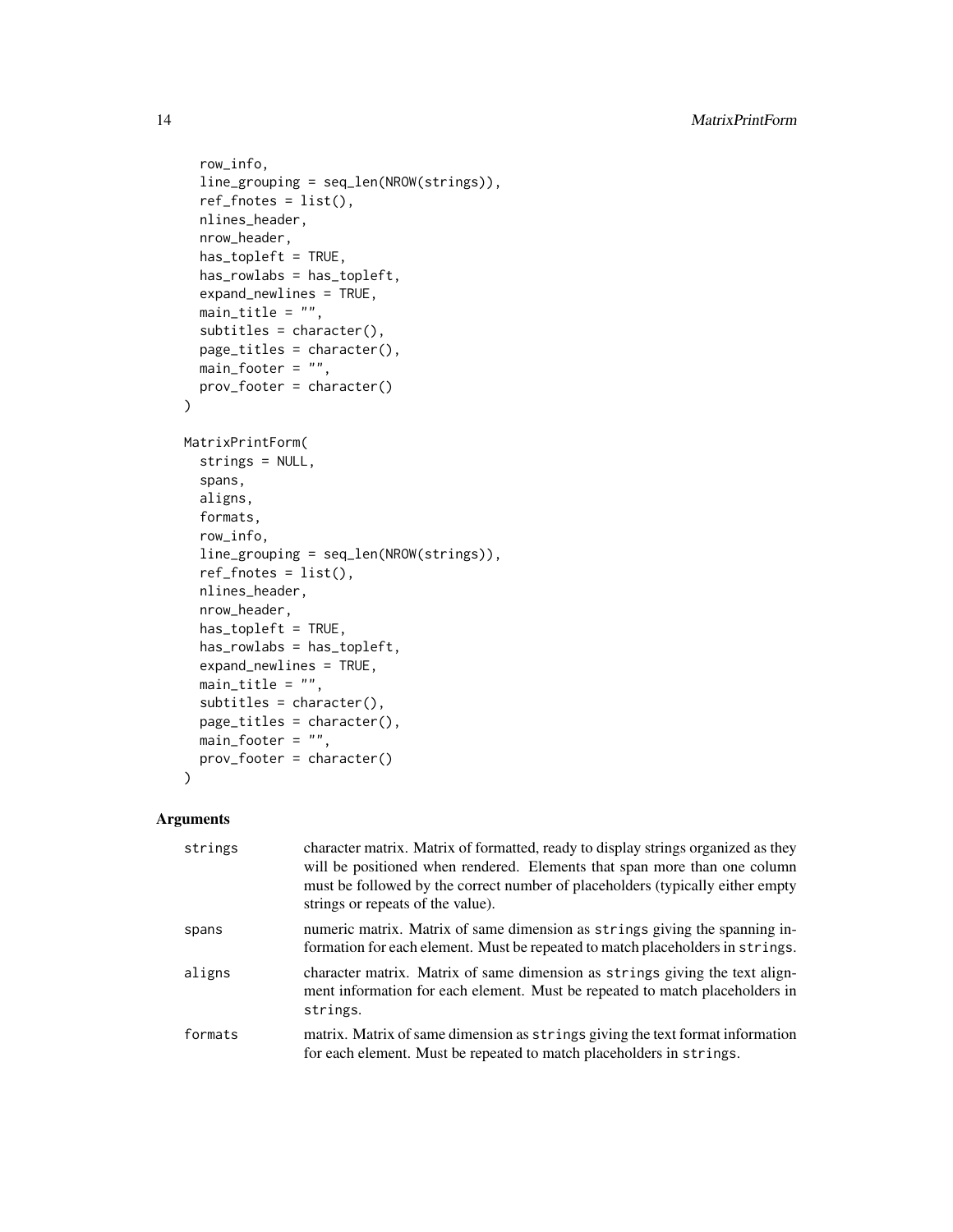| row_info        | data.frame. Data.frame with row-information necessary for pagination (XXX)<br>document exactly what that is).                                                                                   |  |
|-----------------|-------------------------------------------------------------------------------------------------------------------------------------------------------------------------------------------------|--|
| line_grouping   | integer. Sequence of integers indicating how print lines correspond to seman-<br>tic rows in the object. Typically this should not be set manually unless ex-<br>pact_newlines is set to FALSE. |  |
| ref_fnotes      | list. Referential footnote information if applicable.                                                                                                                                           |  |
| nlines header   | $numeric(1)$ . Number of lines taken up by the values of the header (ie not includ-<br>ing the divider).                                                                                        |  |
| nrow_header     | numeric $(1)$ . Number of <i>rows</i> corresponding to the header.                                                                                                                              |  |
| has_topleft     | logical(1). Does the corresponding table have 'top left information' which should<br>be treated differently when expanding newlines. Ignored if expand_newlines<br>is FALSE.                    |  |
| has_rowlabs     | logical(1). Do the matrices (strings, spans, aligns) each contain a column<br>that corresponds with row labels (Rather than with table cell values). Defaults<br>to TRUE.                       |  |
| expand_newlines |                                                                                                                                                                                                 |  |
|                 | logical(1). Should the matrix form generated expand rows whose values contain<br>newlines into multiple 'physical' rows (as they will appear when rendered into<br>ASCII). Defaults to TRUE     |  |
| main_title      | $character(1)$ . Main title as a string.                                                                                                                                                        |  |
| subtitles       | character. Subtitles, as a character vector.                                                                                                                                                    |  |
| page_titles     | character. Page-specific titles, as a character vector.                                                                                                                                         |  |
| main_footer     | $character(1)$ . Main footer as a string.                                                                                                                                                       |  |
| prov_footer     | character. Provenance footer information as a character vector.                                                                                                                                 |  |

#### Value

An object of class 'MatrixPrintForm'. Currently this is implemented as an S3 class inheriting from list with the following elements:

strings see argument

spans see argument

aligns see argument

display logical matrix of same dimension as 'strings' that specifies whether an element in 'strings' will be displayed when the table is rendered

formats see arugment

row\_info see argument

line\_grouping see argument

ref\_footnotes see argument

main\_title see argument

subtitles see argument

page\_titles see argument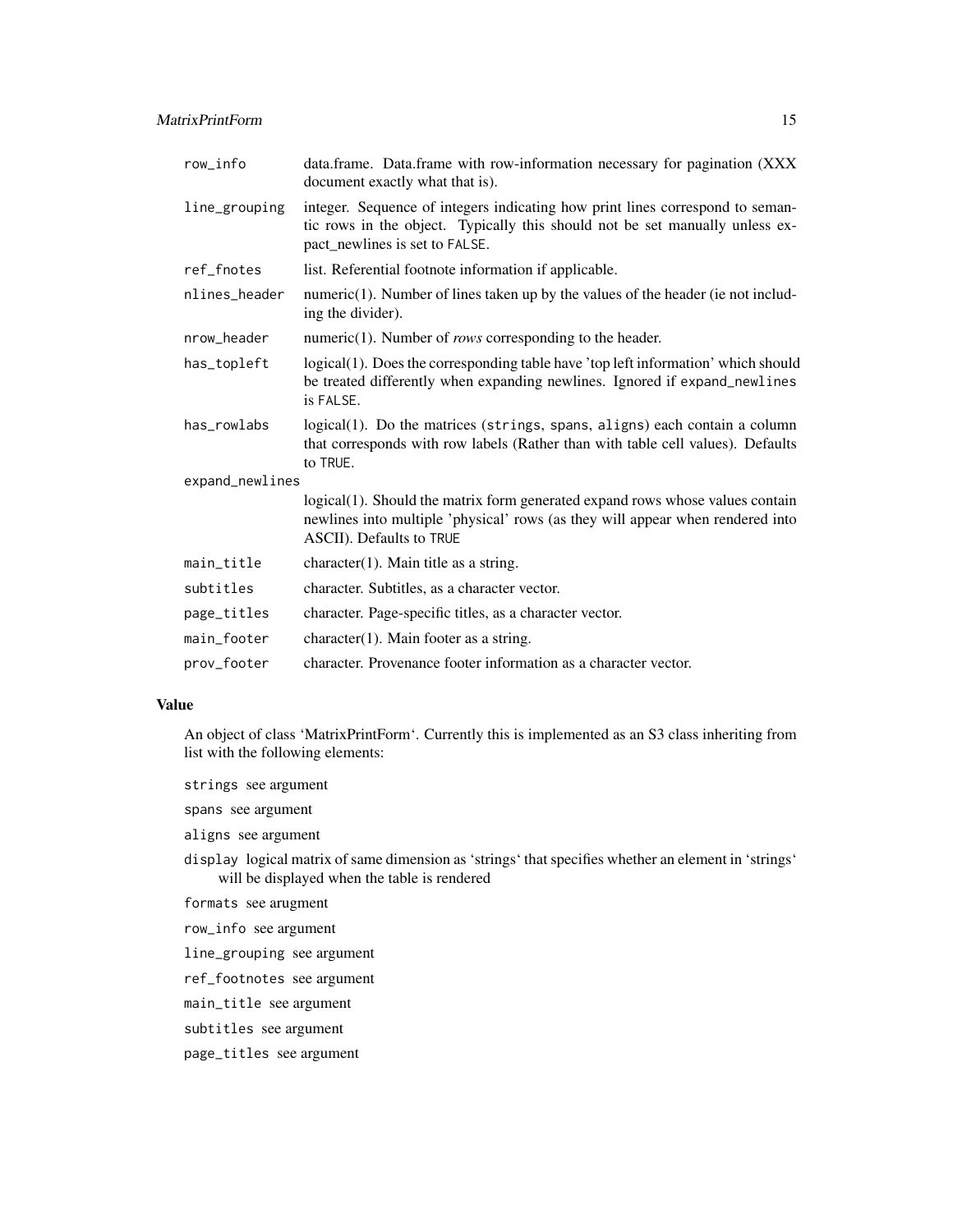<span id="page-15-0"></span>main\_footer see argument prov\_footer see argument as well as the following attributes: nlines\_header see argument nrow\_header see argument ncols number of columns *of the table*, not including any row names/row labels

```
matrix_form Transform rtable to a list of matrices which can be used for outputting
```
#### Description

Although rtables are represented as a tree data structure when outputting the table to ASCII or HTML it is useful to map the rtable to an in between state with the formatted cells in a matrix form.

#### Usage

matrix\_form(obj, indent\_rownames = FALSE, indent\_size = 2) ## S4 method for signature 'MatrixPrintForm' matrix\_form(obj, indent\_rownames = FALSE, indent\_size = 2)

#### Arguments

| obi             | ANY. Object to be transformed into a ready-to-render form (a Matrix Print Form<br>object)                                  |  |
|-----------------|----------------------------------------------------------------------------------------------------------------------------|--|
| indent_rownames |                                                                                                                            |  |
|                 | logical(1), if TRUE the column with the row names in the 'strings' matrix of has<br>indented row names (strings pre-fixed) |  |
| indent_size     | numeric $(1)$ . Number of spaces to be used per level of indent (if supported by the<br>relevant method). Defaults to 2.   |  |

# Details

The strings in the return object are defined as follows: row labels are those determined by summarize\_rows and cell values are determined using get\_formatted\_cells. (Column labels are calculated using a non-exported internal funciton.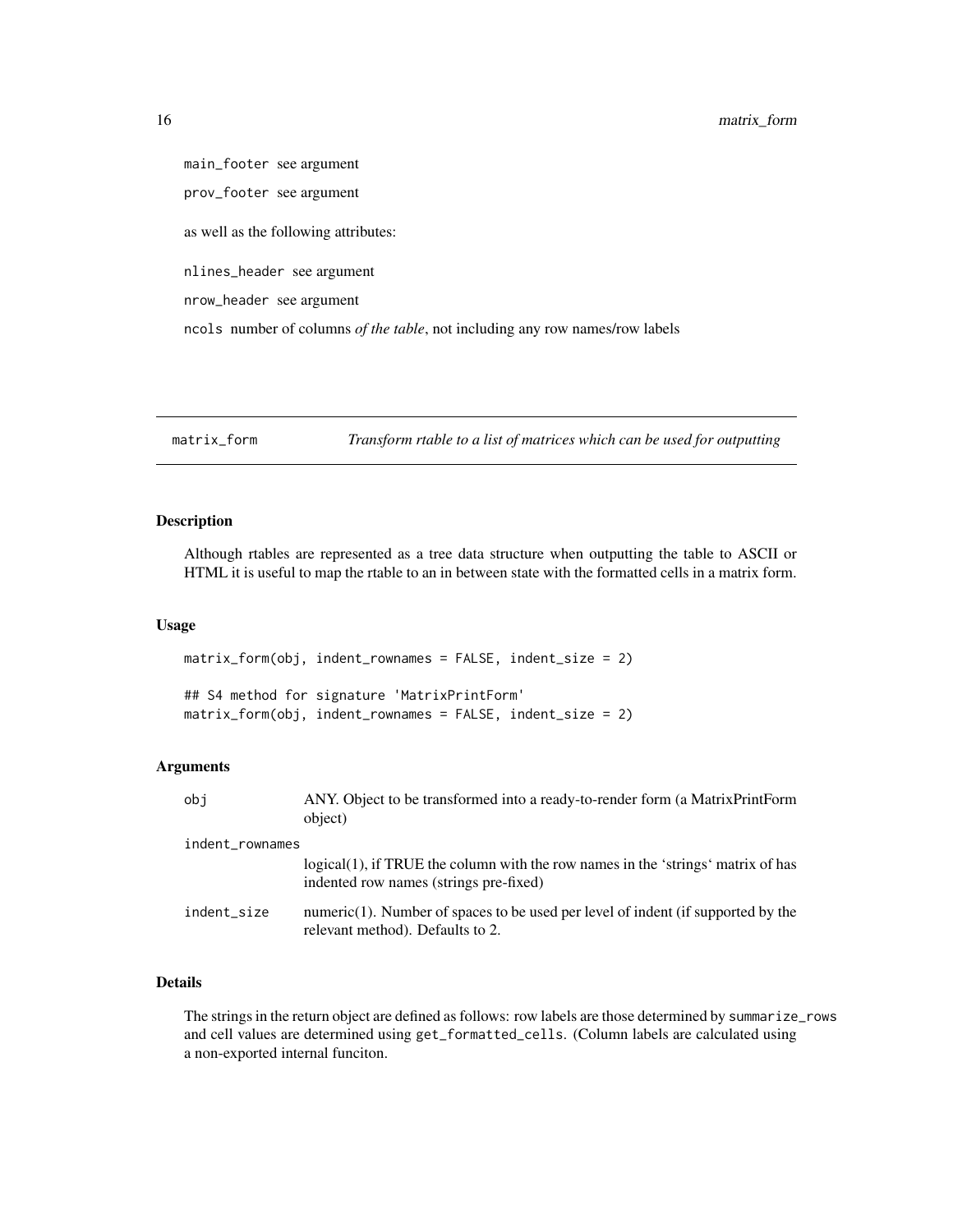#### <span id="page-16-0"></span>nlines and the set of the set of the set of the set of the set of the set of the set of the set of the set of the set of the set of the set of the set of the set of the set of the set of the set of the set of the set of th

#### Value

A 'MatrixPrintForm' classed list with the following elements:

strings The content, as it should be printed, of the top-left material, column headers, row labels , and cell values of tt

spans The column-span information for each print-string in the strings matrix

aligns The text alignment for each print-string in the strings matrix

display Whether each print-string in the strings matrix should be printed or not.

row\_info the data.frame generated by summarize\_rows(tt)

With an additional nrow\_header attribute indicating the number of pseudo "rows" the column structure defines.

nlines *Number of lines required to print a value*

# Description

Number of lines required to print a value

#### Usage

```
nlines(x, colwidths)
## S4 method for signature 'list'
nlines(x, colwidths)
## S4 method for signature '`NULL`'
nlines(x, colwidths)
```
## S4 method for signature 'character' nlines(x, colwidths)

#### Arguments

| X         | ANY. The object to be printed         |
|-----------|---------------------------------------|
| colwidths | numeric. Column widths (if necessary) |

#### Value

A scalar numeric indicating the number of lines needed to render the object x.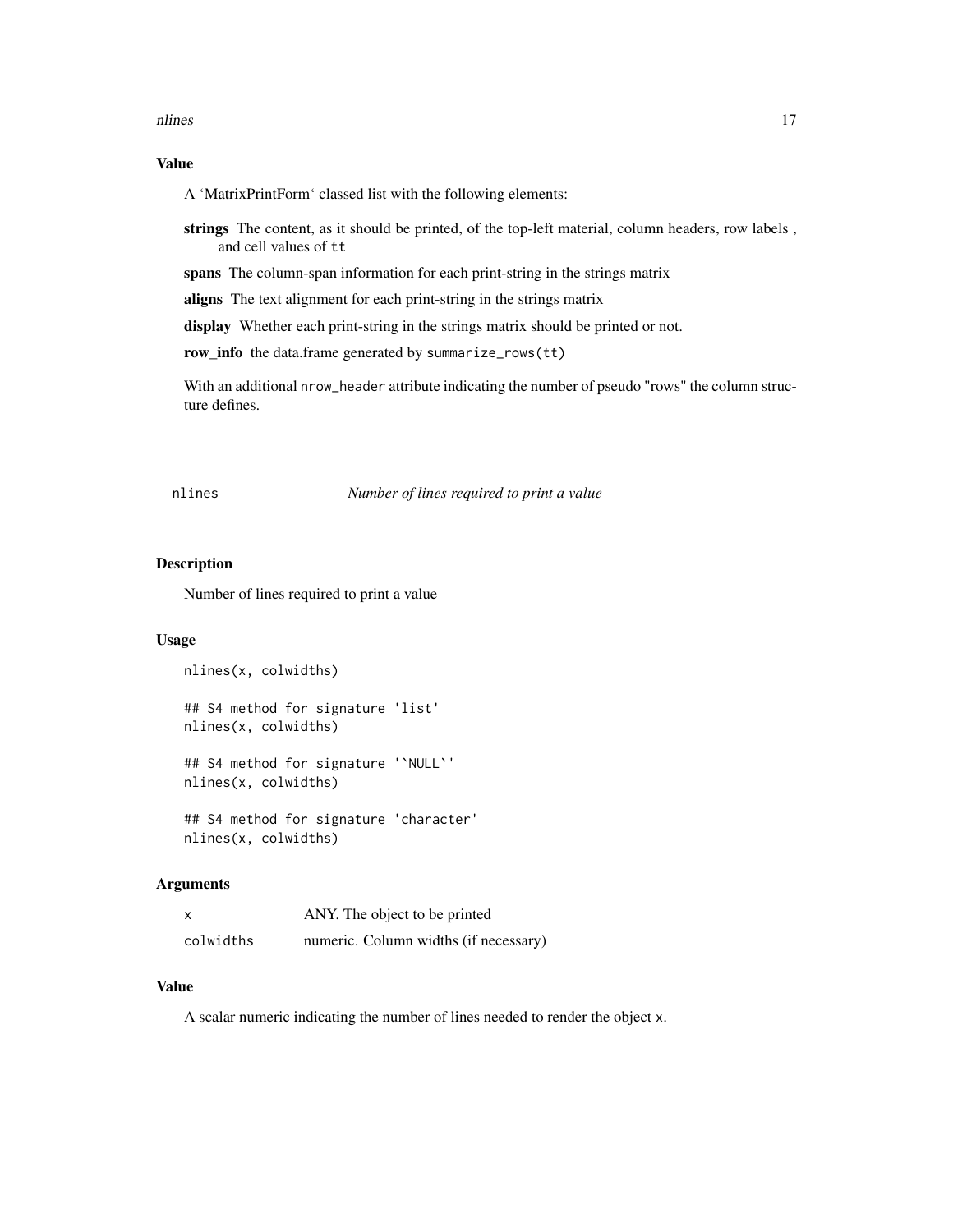<span id="page-17-0"></span>

# Description

Pad a string and align within string

#### Usage

padstr(x, n, just = c("center", "left", "right"))

# Arguments

| $\mathsf{x}$ | string                                                                                                   |
|--------------|----------------------------------------------------------------------------------------------------------|
| n.           | number of character of the output string, if 'n < $nchar(x)$ ' an error is thrown                        |
| iust         | character(1). Text alignment justification to use. Defaults to center. Must be<br>center, right or left. |

# Value

'x', padded to be a string of 'n' characters

# Examples

```
padstr("abc", 3)
padstr("abc", 4)
padstr("abc", 5)
padstr("abc", 5, "left")
padstr("abc", 5, "right")
if(interactive()){
padstr("abc", 1)
}
```
pagdfrow *Create row of pagination data frame*

# Description

Create row of pagination data frame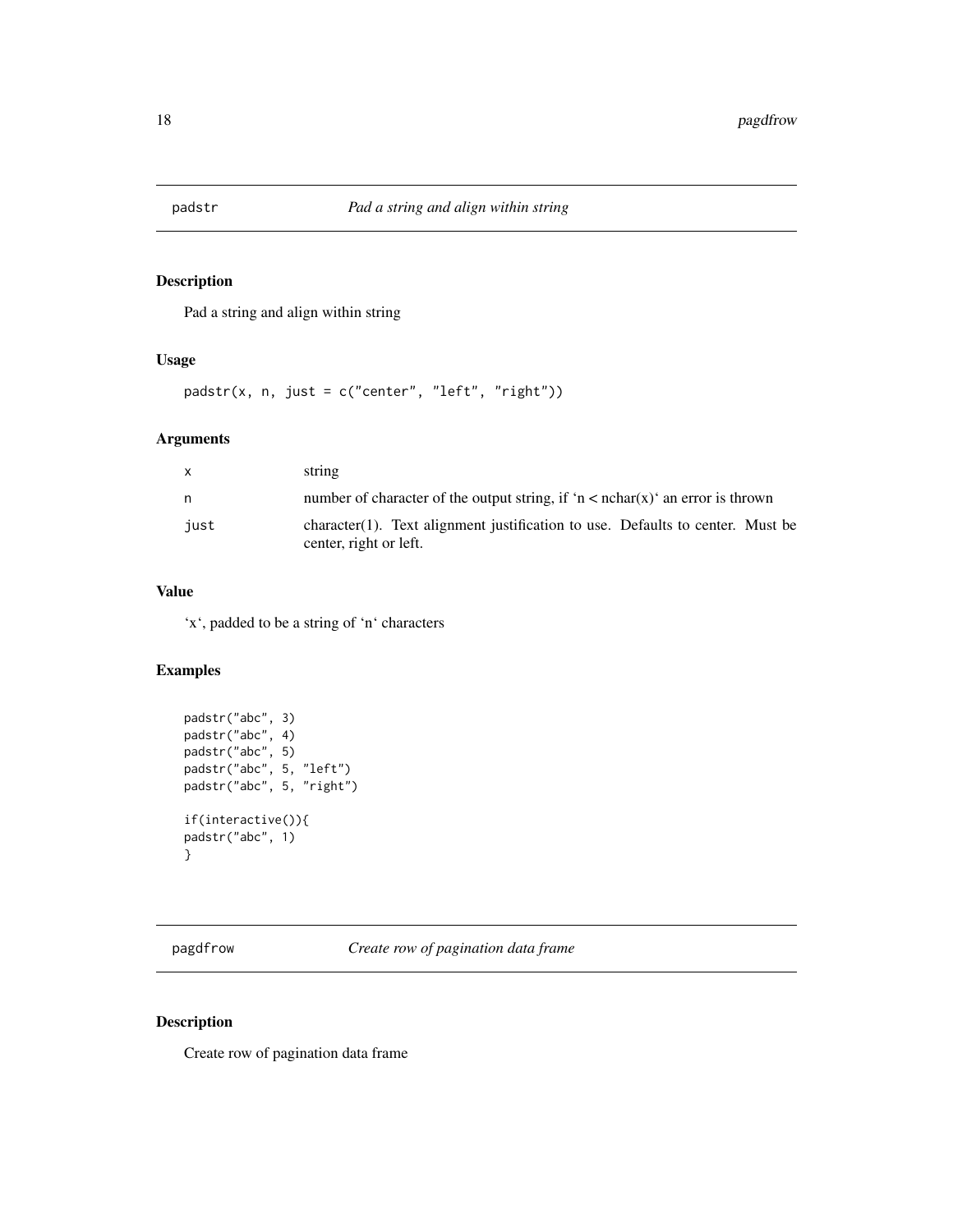#### pagdfrow the contract of the contract of the contract of the contract of the contract of the contract of the contract of the contract of the contract of the contract of the contract of the contract of the contract of the c

# Usage

```
pagdfrow(
  row,
  nm = obj_name(row),
  lab = obj_label(row),
  rnum,
  pth,
  sibpos = NA_integer_,
  nsibs = NA_integer_,
  extent = nlines(row, colwidths),
  colwidths = NULL,
  repest = <math>ØL</math>,repind = integer(),indent = 0L,rclass = class(row),
  nrowrefs = 0L,
  ncellrefs = 0L,
  nreflines = 0L,
  force_page = FALSE,
  page_title = NA_character_
\mathcal{L}
```
# Arguments

| row       | ANY. Object representing the row, which is used for default values of nm, lab,<br>extent and rclass if provided. Must have methods for obj_name, obj_label,<br>and nlines, respectively, for default values of nm, lab and extent to be re-<br>trieved, respectively. |  |
|-----------|-----------------------------------------------------------------------------------------------------------------------------------------------------------------------------------------------------------------------------------------------------------------------|--|
| nm        | $character(1)$ . Name                                                                                                                                                                                                                                                 |  |
| lab       | $character(1)$ . Label                                                                                                                                                                                                                                                |  |
| rnum      | $numeric(1)$ . Absolute rownumber                                                                                                                                                                                                                                     |  |
| pth       | character or NULL. Path within larger table                                                                                                                                                                                                                           |  |
| sibpos    | $integer(1)$ . Position amongst sibling rows                                                                                                                                                                                                                          |  |
| nsibs     | $integer(1)$ . Number of siblings                                                                                                                                                                                                                                     |  |
| extent    | $numberic(1)$ . Number of lines required to print the row                                                                                                                                                                                                             |  |
| colwidths | numeric. Column widths                                                                                                                                                                                                                                                |  |
| repext    | integer(1). Number of lines required to reprint all context for this row if it ap-<br>pears directly after pagination.                                                                                                                                                |  |
| repind    | integer. Vector of row numbers to be reprinted if this row appears directly after<br>pagination.                                                                                                                                                                      |  |
| indent    | integer. Indent                                                                                                                                                                                                                                                       |  |
| rclass    | $character(1)$ . Class of row object.                                                                                                                                                                                                                                 |  |
| nrowrefs  | $integer(1)$ . Number of row referential footnotes for this row                                                                                                                                                                                                       |  |
| ncellrefs | integer(1). Number of cell referential footnotes for the cells in this row                                                                                                                                                                                            |  |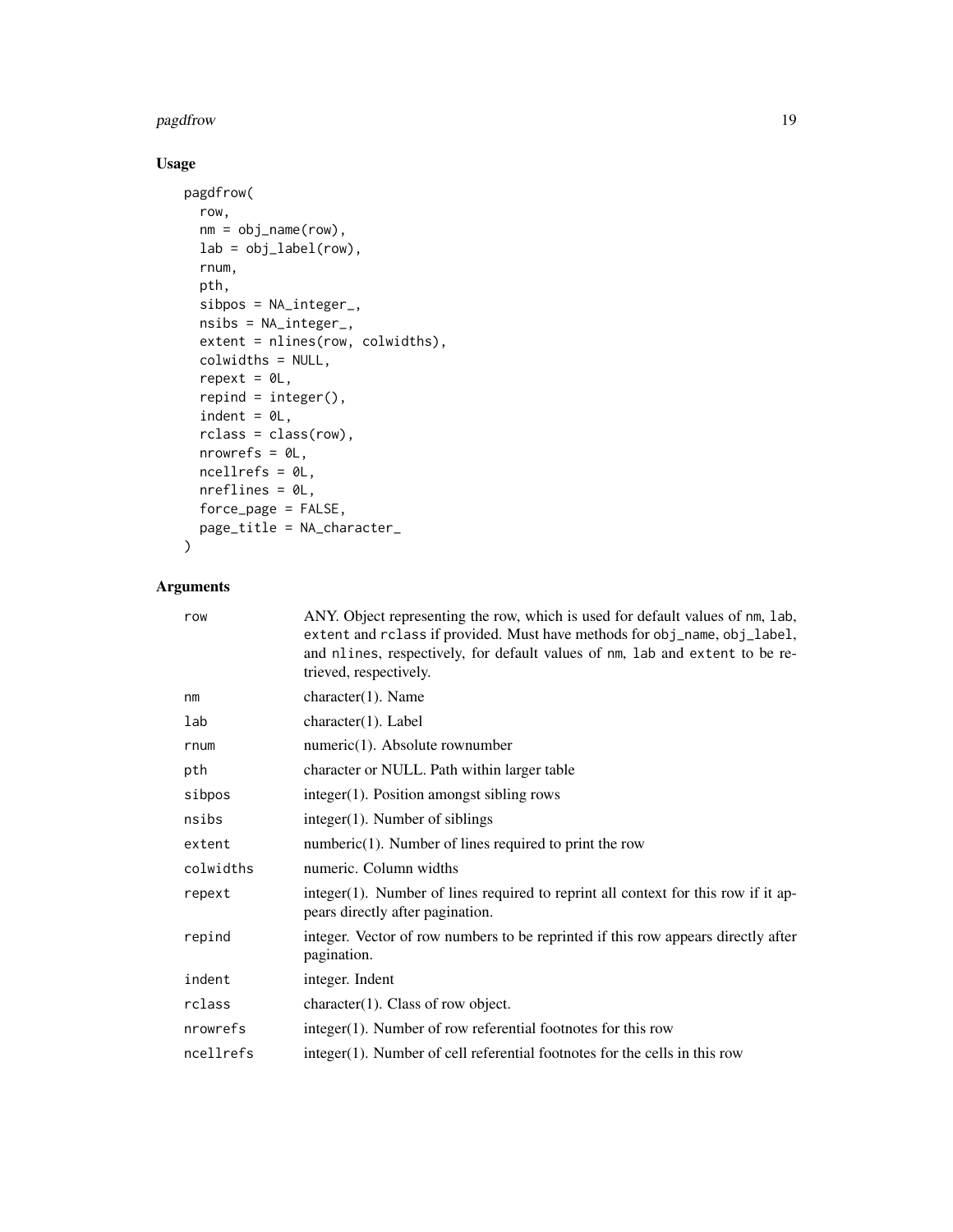<span id="page-19-0"></span>

| nreflines  | $integer(1)$ . Total number of lines required by all referential footnotes |
|------------|----------------------------------------------------------------------------|
| force_page | $logical(1)$ . Currently Ignored.                                          |
| page_title | logical(1). Currently Ignored.                                             |

#### Value

a single row data.frame with the columns appropriate for a pagination info data frame.

pag\_indices\_inner *Find Pagination Indices From Pagination Info Dataframe*

# Description

Pagination methods should typically call the 'make\_row\_df' method for their object and then call this function on the resulting pagination info data.frame.

# Usage

```
pag_indices_inner(
  pagdf,
  rlpp,
  min_siblings,
  nosplitin = character(),verbose = FALSE
)
```
# Arguments

| pagdf        | data.frame. A pagination info data.frame as created by either 'make_rows_df'<br>or 'make cols df'.                                       |
|--------------|------------------------------------------------------------------------------------------------------------------------------------------|
| rlpp         | numeric. Maximum number of row lines per page (not including header materi-<br>als), including (re) printed header and context rows      |
| min_siblings | numeric. Minimum sibling rows which must appear on either side of pagination<br>row for a mid-subtable split to be valid. Defaults to 2. |
| nosplitin    | character. List of names of sub-tables where page-breaks are not allowed, re-<br>gardless of other considerations. Defaults to none.     |
| verbose      | logical(1). Should additional informative messages about the search for pagina-<br>tion breaks be shown. Defaults to FALSE.              |

#### Value

A list containing the vector of row numbers, broken up by page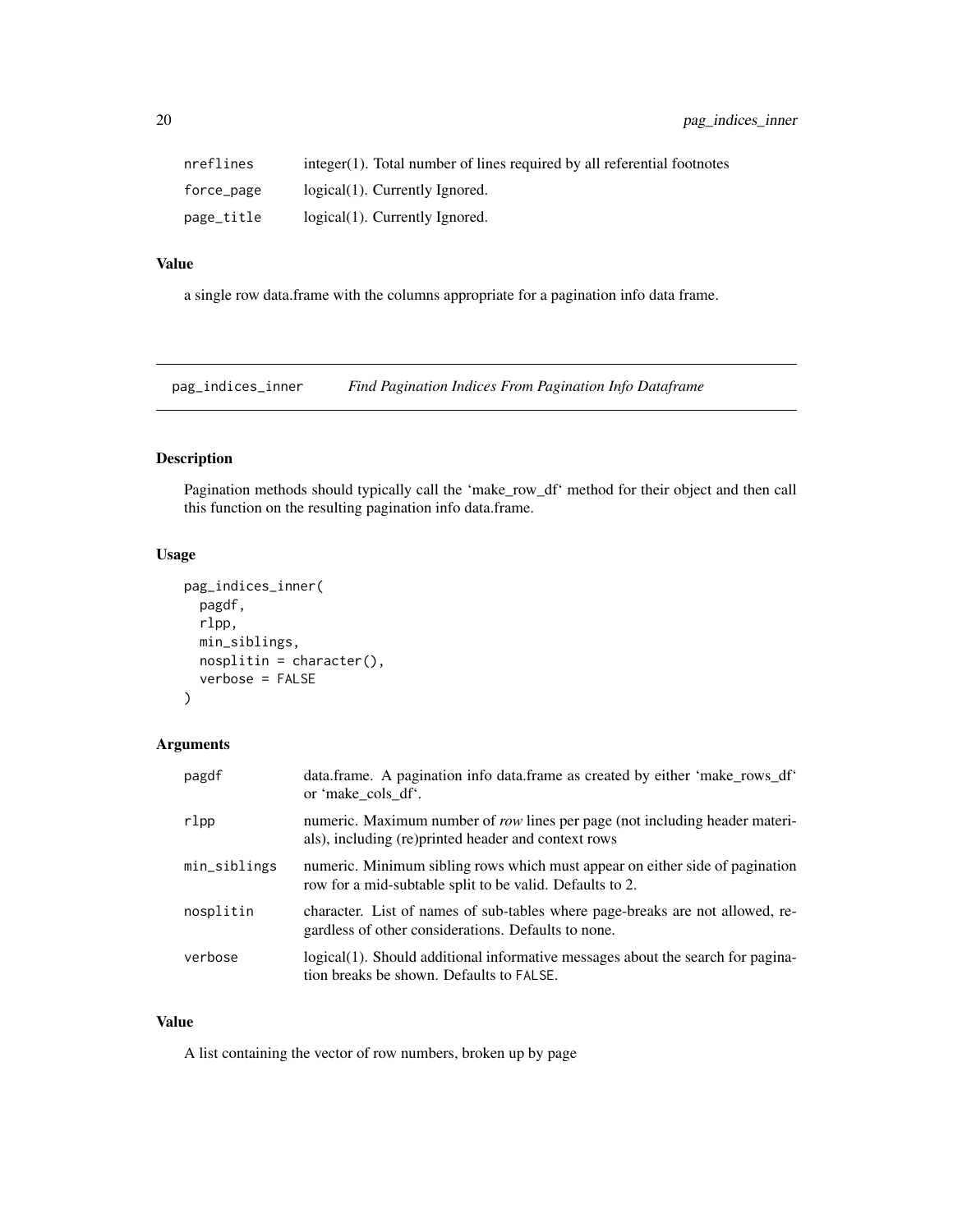# <span id="page-20-0"></span>print,ANY-method 21

#### Examples

```
mypgdf <- basic_pagdf(row.names(mtcars))
```

```
paginds <- pag_indices_inner(mypgdf, rlpp = 15, min_siblings = 0)
lapply(paginds, function(x) mtcars[x,])
```
print,ANY-method *Print Print an R object. see* [base::print()]

#### Description

Print

Print an R object. see [base::print()]

# Usage

## S4 method for signature 'ANY'  $print(x, \ldots)$ 

# Arguments

| $\times$ | an object used to select a method.                 |
|----------|----------------------------------------------------|
| $\cdots$ | further arguments passed to or from other methods. |

propose\_column\_widths *Propose Column Widths based on an object's 'MatrixPrintForm' form*

# Description

The row names are also considered a column for the output

#### Usage

```
propose_column_widths(x)
```
# Arguments

x MatrixPrintForm object

#### Value

a vector of column widths based on the content of x for use in printing and pagination.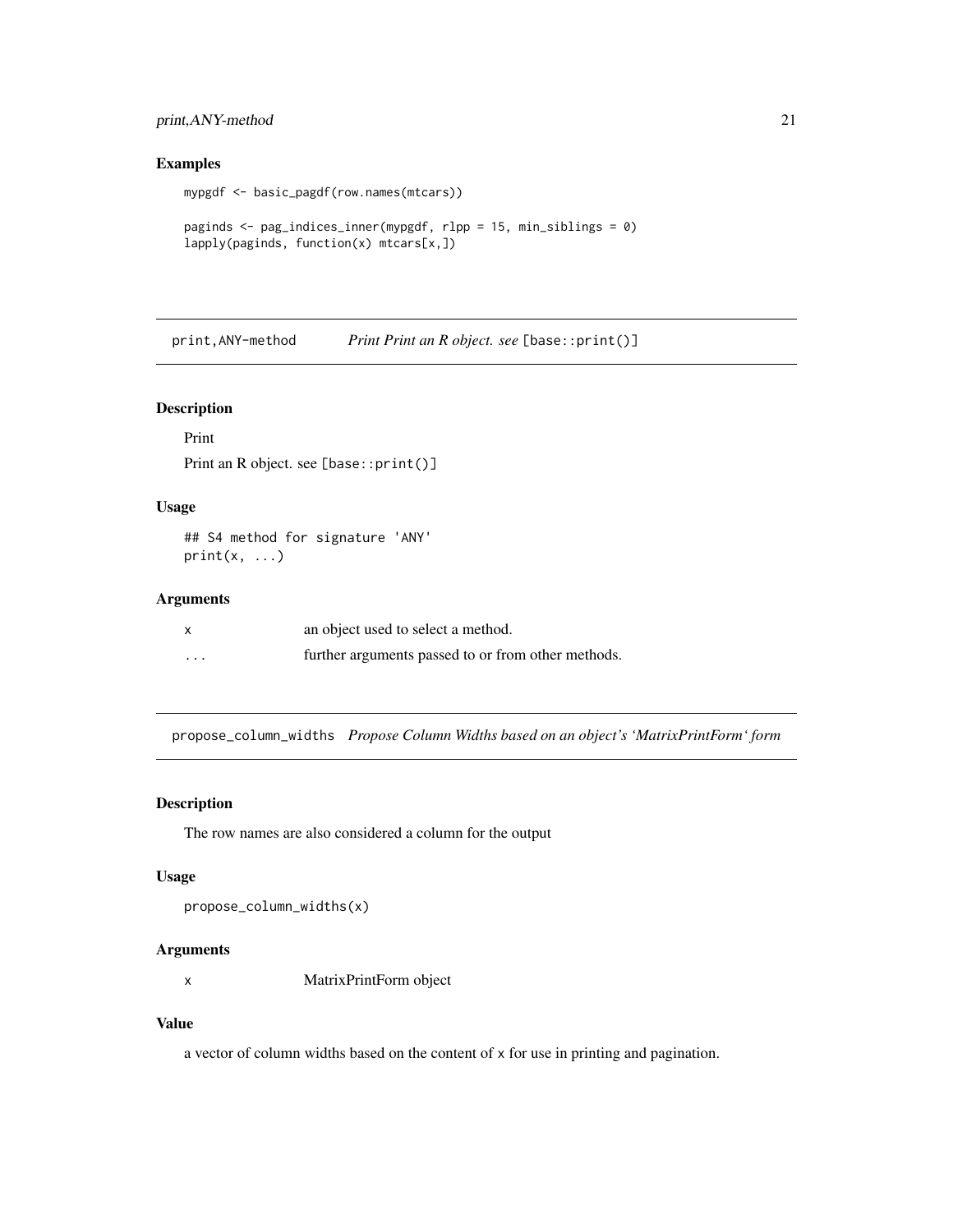22 round\_fmt

#### Examples

```
mf <- basic_matrix_form(mtcars)
propose_column_widths(mf)
```
round\_fmt *Round and prepare a value for display*

#### Description

This function is used within [format\\_value](#page-5-1) to prepare numeric values within cells for formatting and display.

#### Usage

round\_fmt(x, digits, na\_str = "NA")

#### Arguments

|        | numeric $(1)$ . Value to format                                                                      |
|--------|------------------------------------------------------------------------------------------------------|
| digits | numeric(1). Number of digits to round to, or NA to convert to a character value<br>with no rounding. |
| na str | character(1). The value to return if $x$ is NA.                                                      |

#### Details

This function combines the rounding behavior of R's standards-complaint [round](#page-0-0) function (see the Details section of that documentation) with the strict decimal display of [sprintf](#page-0-0). The exact behavior is as follows:

- 1. If x is NA, the value of na\_str is returned
- 2. If x is non-NA but digits is NA, x is converted to a character and returned
- 3. If x and digits are both non-NA, round is called first, and then sprintf is used to convert the rounded value to a character with the appropriate number of trailing zeros enforced.

#### Value

A character value representing the value after rounding, containing containing any trailling zeros required to display *exactly* digits elements.

#### Note

This differs from the base  $R$  [round](#page-0-0) function in that NA digits indicate x should be passed converted to character and returned unchanged whereas round(x, digits =NA) returns NA for all values of x. This behavior will differ from as.character(round(x, digits = digits)) in the case where there are not at least digits significant digits after the decimal that remain after rounding. It *may* differ from sprintf("%.Nf", x) for values ending in 5 after the decimal place on many popular operating systems due to round's stricter adherence to the IEC 60559 standard, particularly for R versions > 4.0.0 (see Warning in [round](#page-0-0) documentation).

<span id="page-21-0"></span>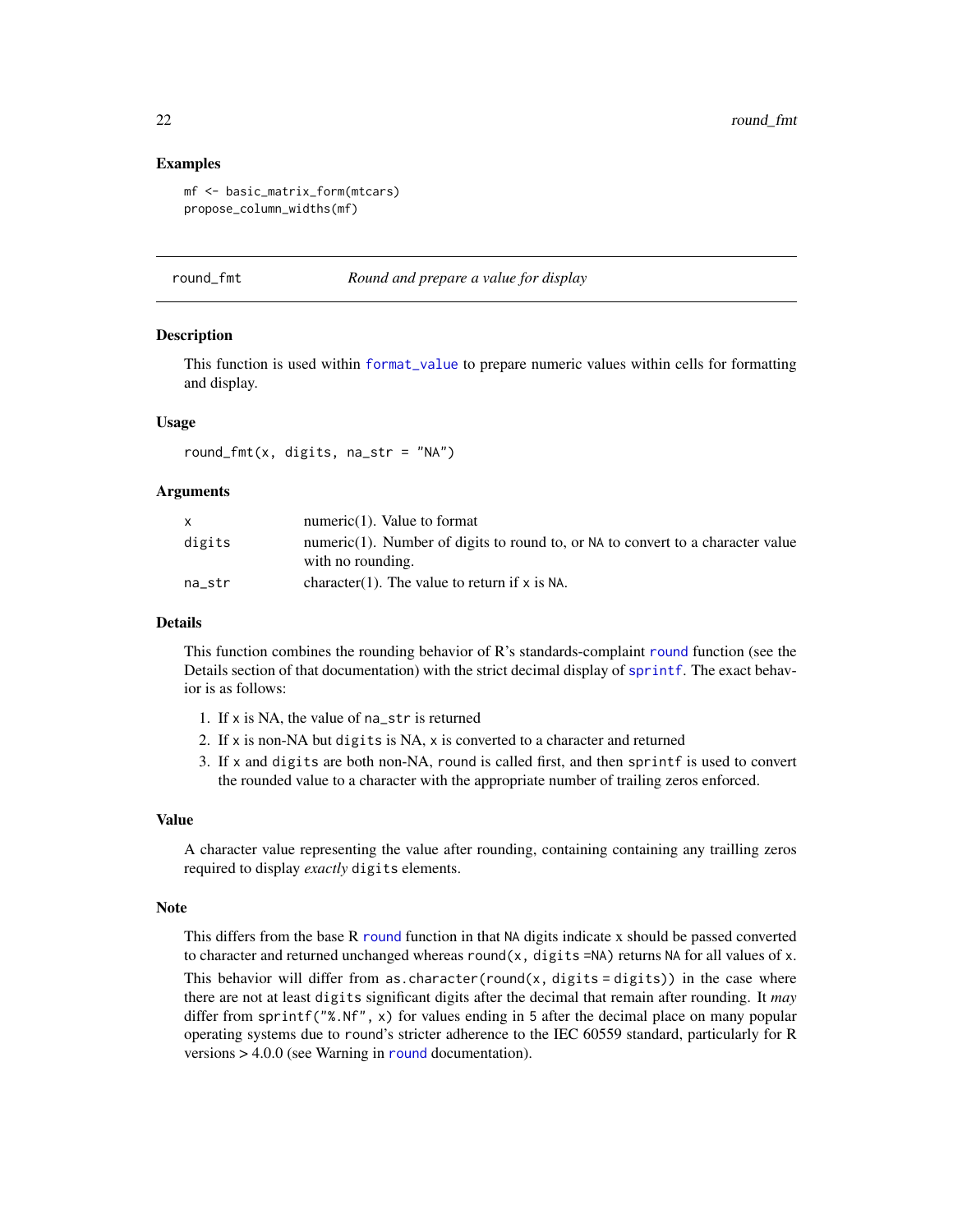<span id="page-22-0"></span>spans\_to\_viscell 23

#### See Also

link{format\_value} [round](#page-0-0) [sprintf](#page-0-0)

#### Examples

```
round_fmt(0, \text{ digits} = 3)round_fmt(.395, \text{ digits} = 2)round_fmt(NA, digits = 1)
round_fmt(NA, digits = 1, na_str = "-")
round_fmt(2.765923, digits = NA)
```
spans\_to\_viscell *Transform vectors of spans (with dupblication) to Visibility vector*

#### Description

Transform vectors of spans (with dupblication) to Visibility vector

#### Usage

```
spans_to_viscell(spans)
```
#### Arguments

spans numeric. Vector of spans, with each span value repeated for the cells it covers.

#### Details

The values of spans are assumed to be repeated to such that each individual position covered by the span has the repeated value.

This means that each block of values in span must be of a length at least equal to its value (ie two 2s, three 3s, etc).

This function correctly handles cases where two spans of the same size are next to eachother; i.e., a block of four 2s represents two large cells each of which span two individual cells.

#### Value

a logical vector the same length as 'spans' indicating whether the contents of a string vector with those spans

#### **Note**

Currently no checking or enforcement is done that the vector of spans is valid in the sense described in the Details section above.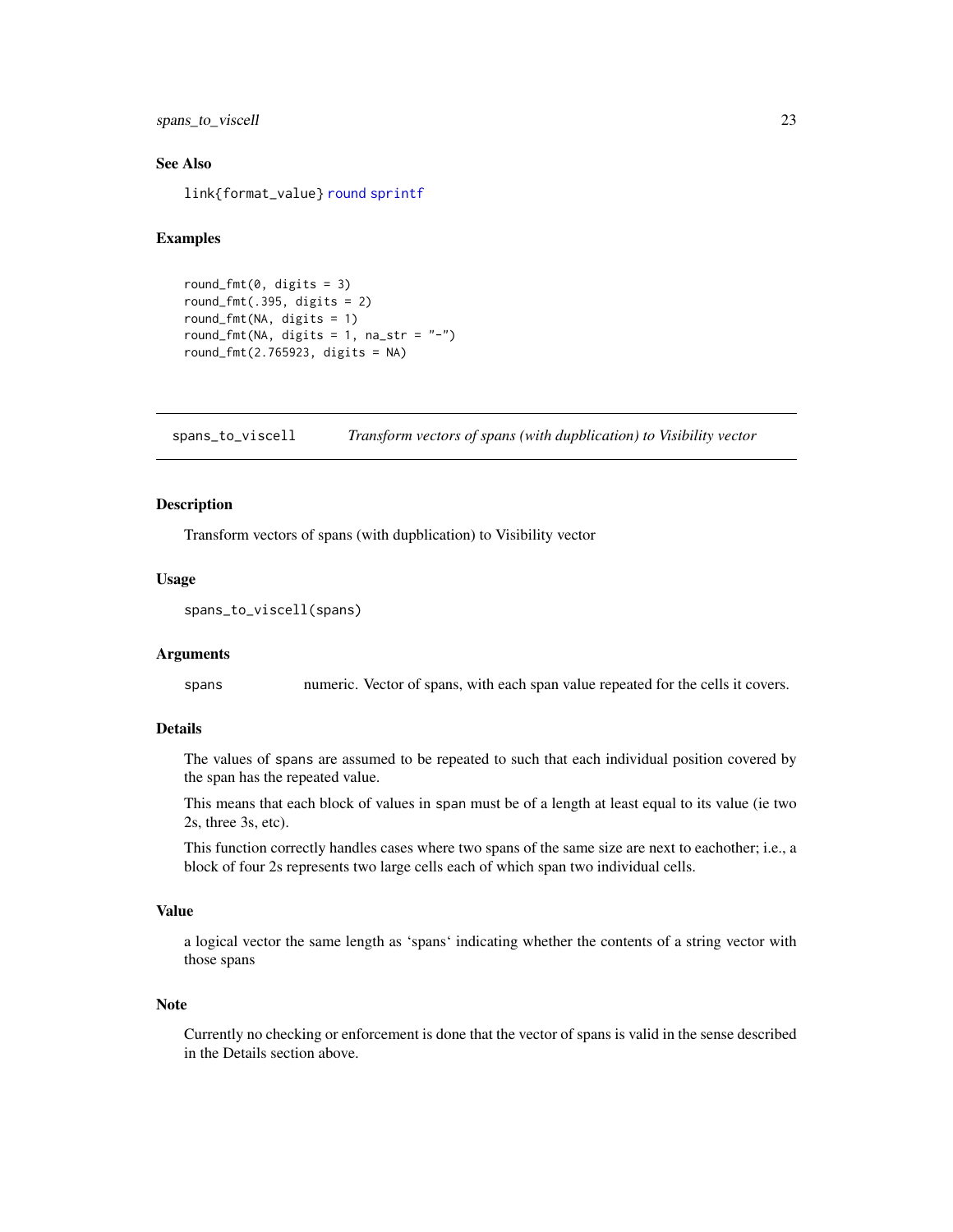# <span id="page-23-0"></span>Examples

```
spans_to_viscell(c(2, 2, 2, 2, 1, 3, 3, 3))
```
spread\_integer *spread x into len elements*

# Description

spread x into len elements

# Usage

spread\_integer(x, len)

# Arguments

|     | numeric $(1)$ . The number to spread           |
|-----|------------------------------------------------|
| len | $numeric(1)$ . The number of times to repeat x |

#### Value

if x is a scalar "whole number" value (see [is.wholenumber](#page-7-1)), the value x repeated len times. If not, an error is thrown.

# Examples

spread\_integer(3, 1) spread\_integer(0, 3) spread\_integer(1, 3) spread\_integer(2, 3) spread\_integer(3, 3) spread\_integer(4, 3) spread\_integer(5, 3) spread\_integer(6, 3) spread\_integer(7, 3)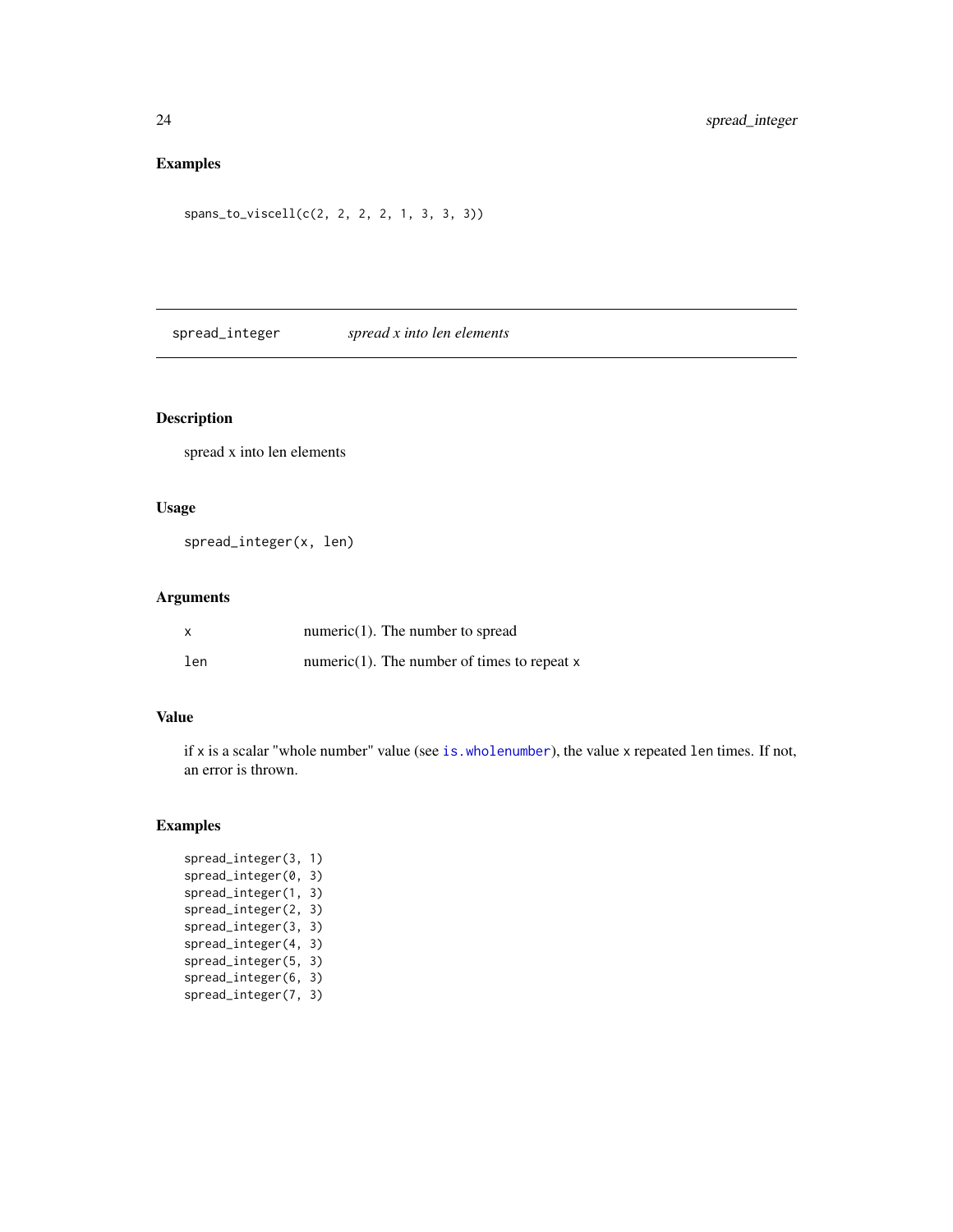<span id="page-24-0"></span>sprintf\_format *Specify text format via a sprintf format string*

#### Description

Specify text format via a sprintf format string

#### Usage

```
sprintf_format(format)
```
#### Arguments

format character(1). A format string passed to sprintf.

#### Value

A formating function which wraps and will apply the specified printf style format string format.

#### See Also

#### [sprintf](#page-0-0)

# Examples

```
fmtfun <- sprintf_format("(N=%i")
format_value(100, format = fmtfun)
```

```
fmtfun2 <- sprintf_format("%.4f - %.2f")
format_value(list(12.23456, 2.724))
```

| toString | toString Transform a complex object into a string representation ready |
|----------|------------------------------------------------------------------------|
|          | to be printed or written to a plain-text file                          |

# Description

#### toString

Transform a complex object into a string representation ready to be printed or written to a plain-text file

#### Usage

toString(x, ...)

```
## S4 method for signature 'MatrixPrintForm'
toString(x, widths = NULL, col_gap = 3, hsep = default_hsep())
```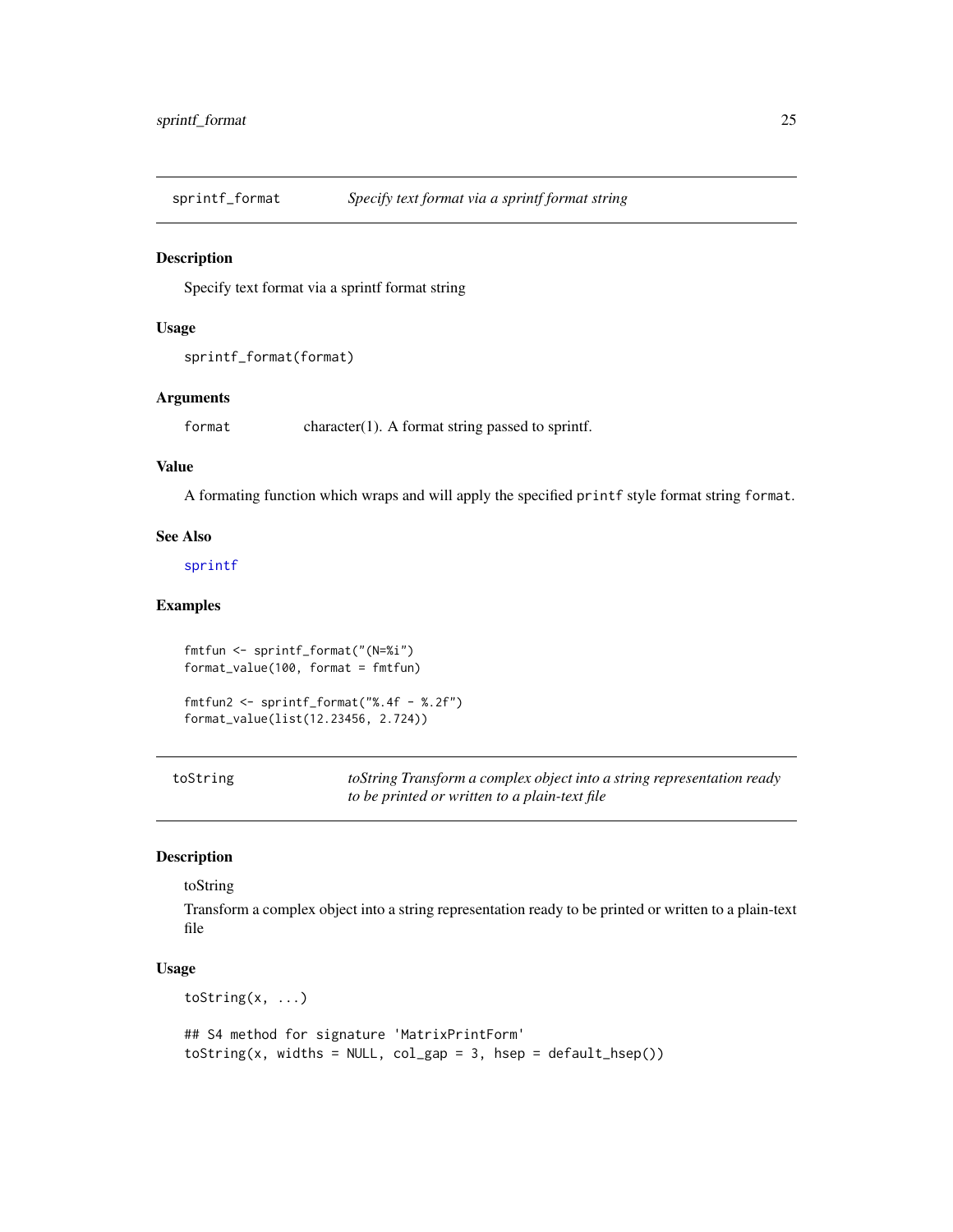#### <span id="page-25-0"></span>Arguments

| x        | ANY. Object to be prepared for rendering.                                |
|----------|--------------------------------------------------------------------------|
| $\cdots$ | Passed to individual methods.                                            |
| widths   | (proposed) widths for the columns of x                                   |
| col_gap  | $numeric(1)$ . Space between columns                                     |
| hsep     | character(1). Characters to repeat to create header/body separator line. |

# Value

A character string containing the ASCII rendering of the table-like object reprseented by 'x'

# Examples

mform <- basic\_matrix\_form(mtcars) cat(toString(mform))

var\_labels *Get Label Attributes of Variables in a* data.frame

# Description

Variable labels can be stored as a label attribute for each variable. This functions returns a named character vector with the variable labels (empty sting if not specified)

#### Usage

var\_labels(x, fill = FALSE)

#### Arguments

|      | a data.frame object                                                              |
|------|----------------------------------------------------------------------------------|
| fill | boolean in case the label attribute does not exist if TRUE the variable names is |
|      | returned, otherwise NA                                                           |

#### Value

a named character vector with the variable labels, the names correspond to the variable names

# Examples

```
x <- iris
var_labels(x)
var_labels(x) <- paste("label for", names(iris))
var_labels(x)
```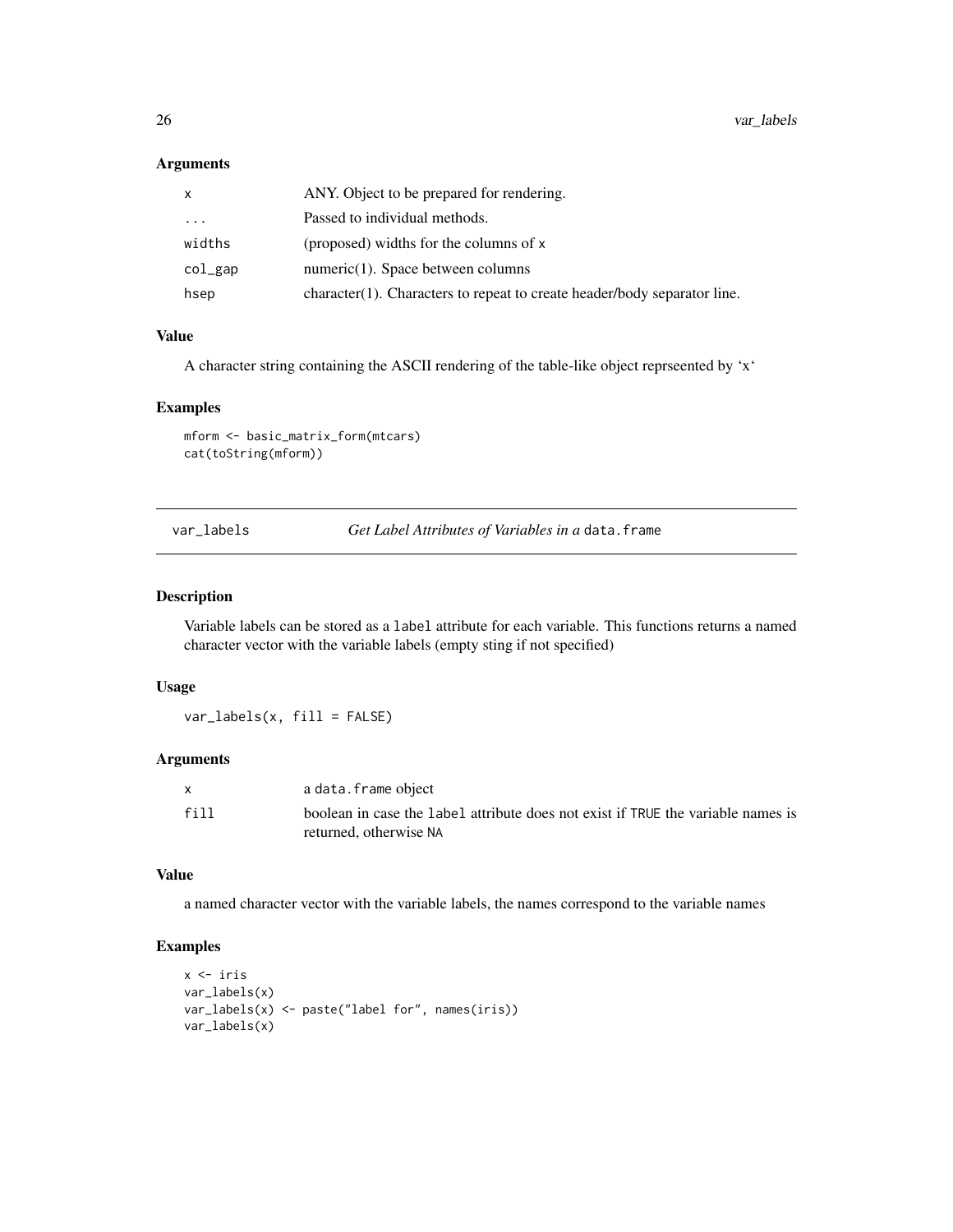<span id="page-26-0"></span>

#### Description

Variable labels can be stored as a label attribute for each variable. This functions sets all nonmissing (non-NA) variable labels in a data.frame

# Usage

var\_labels(x) <- value

#### Arguments

|       | a data.frame object                                |
|-------|----------------------------------------------------|
| value | new variable labels, NA removes the variable label |

#### Value

modifies the variable labels of x

#### Examples

```
x <- iris
var_labels(x)
var_labels(x) <- paste("label for", names(iris))
var_labels(x)
if(interactive()){
View(x) # in RStudio data viewer labels are displayed
}
```
var\_labels\_remove *Remove Variable Labels of a* data.frame

#### Description

Removing labels attributes from a variables in a data frame

#### Usage

var\_labels\_remove(x)

#### Arguments

x a data.frame object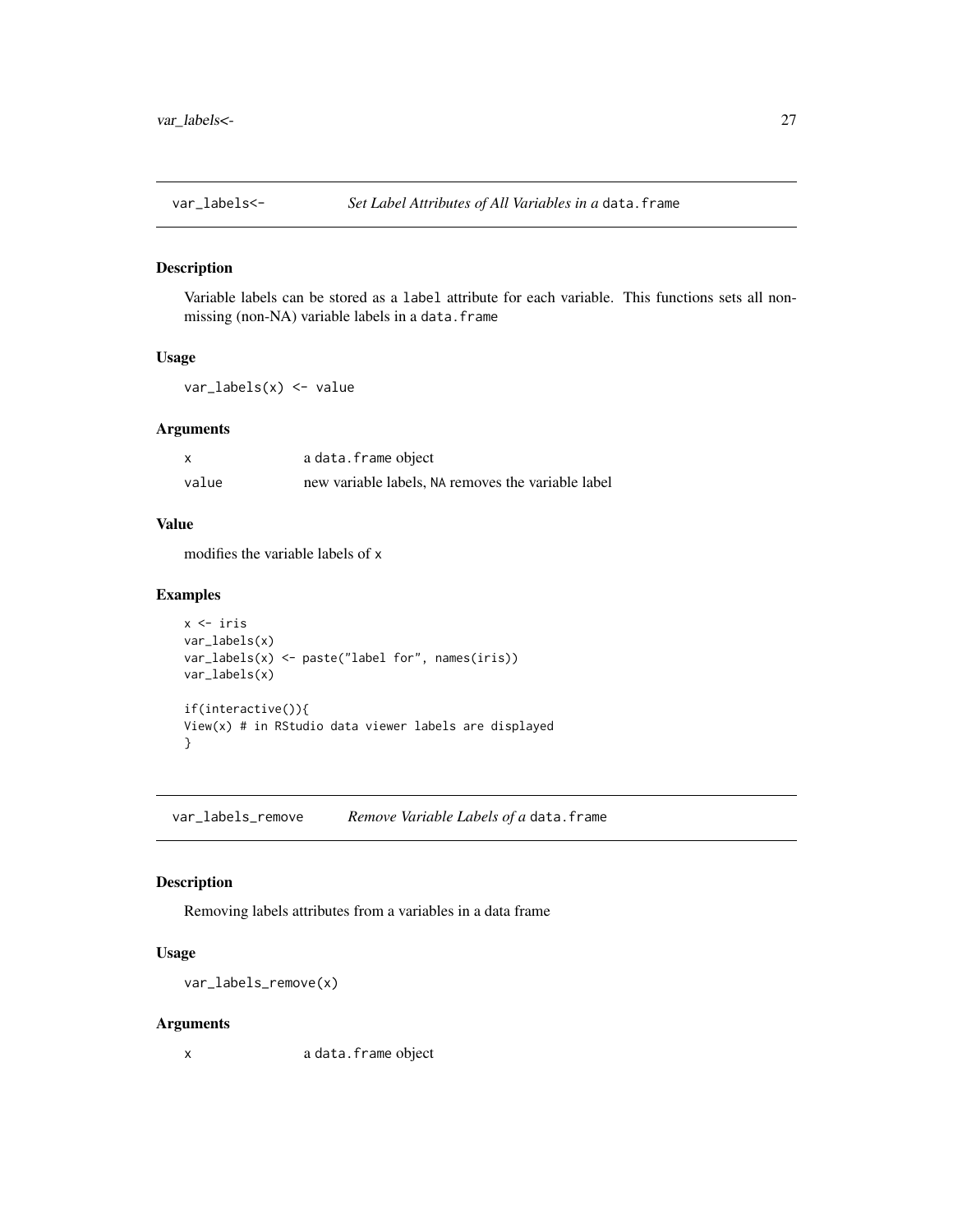# <span id="page-27-0"></span>Value

the same data frame as x stripped of variable labels

# Examples

```
x <- var_labels_remove(iris)
```
var\_relabel *Copy and Change Variable Labels of a* data.frame

#### Description

Relabel a subset of the variables

# Usage

var\_relabel(x, ...)

# Arguments

|   | a data.frame object                                                                                         |
|---|-------------------------------------------------------------------------------------------------------------|
| . | name-value pairs, where name corresponds to a variable name in x and the value<br>to the new variable label |

#### Value

a copy of x with changed labels according to ...

# Examples

```
x <- var_relabel(iris, Sepal.Length = "Sepal Length of iris flower")
var_labels(x)
```

| vert_pag_indices |  | Find Column Indicies for Vertical Pagination |
|------------------|--|----------------------------------------------|
|                  |  |                                              |

#### Description

Find Column Indicies for Vertical Pagination

# Usage

```
vert_pag_indices(obj, cpp = 40, verbose = FALSE)
```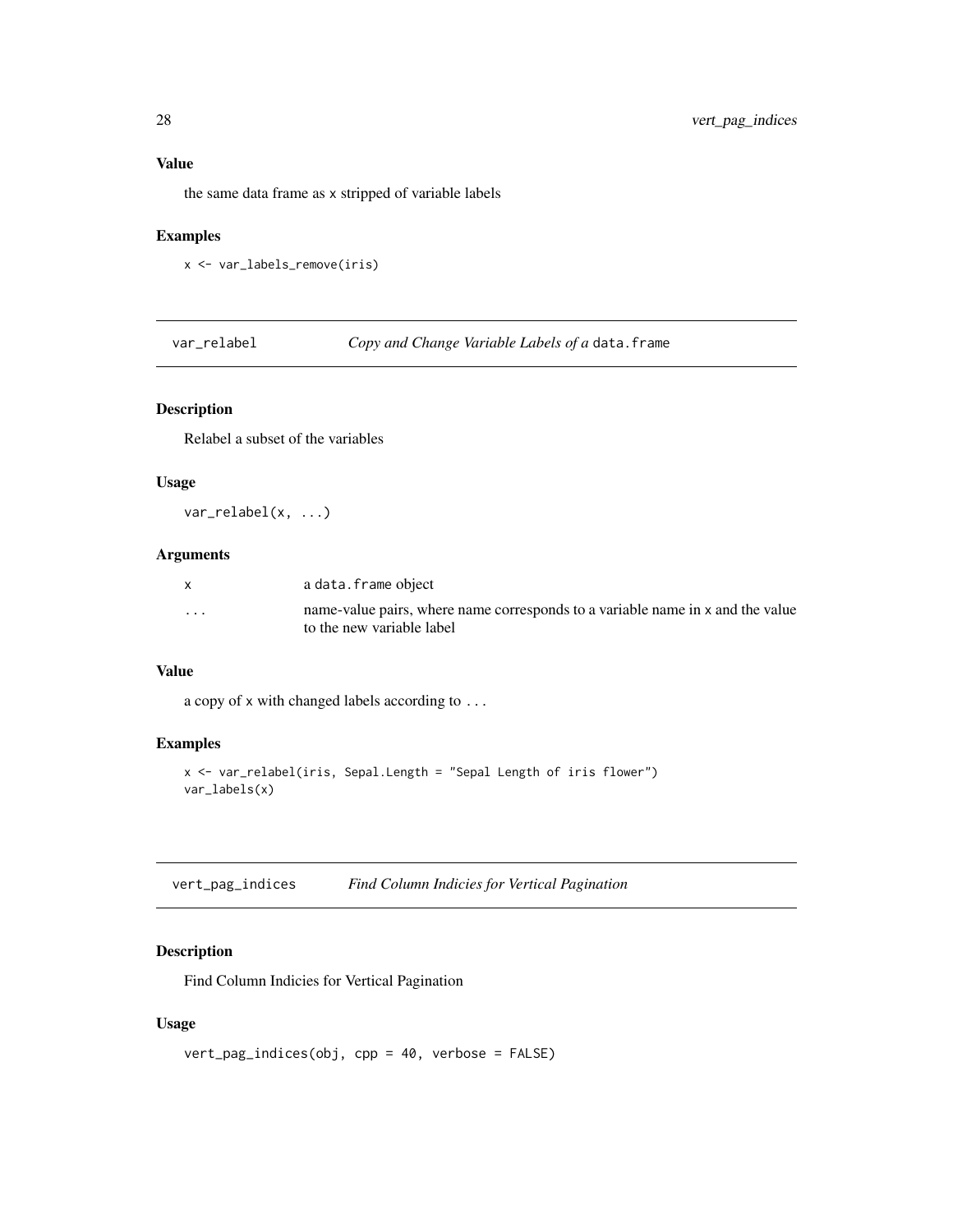# <span id="page-28-0"></span>with\_label 29

#### Arguments

| obi     | ANY, object to be paginated. Must have a matrix form method.                                                                |
|---------|-----------------------------------------------------------------------------------------------------------------------------|
| CDD.    | numeric $(1)$ . Number of columns per page                                                                                  |
| verbose | logical(1). Should additional informative messages about the search for pagina-<br>tion breaks be shown. Defaults to FALSE. |

# Value

A list partitioning the vector of column indices into subsets for 1 or more vertically paginated pages.

#### Examples

```
mf <- basic_matrix_form(df = mtcars)
colpaginds <- vert_pag_indices(mf)
lapply(colpaginds, function(j) mtcars[,j, drop = FALSE])
```
with\_label *Return an object with a label attribute*

# Description

Return an object with a label attribute

# Usage

with\_label(x, label)

#### Arguments

|       | an object                           |
|-------|-------------------------------------|
| label | label attribute to to attached to x |

#### Value

x labeled by label. Note: the exact mechanism of labeling should be considered an internal implementation detail, but the label will always be retrieved via obj\_label.

# Examples

```
x \leftarrow \text{with\_label}(c(1,2,3), \text{ label} = "Test")obj_label(x)
```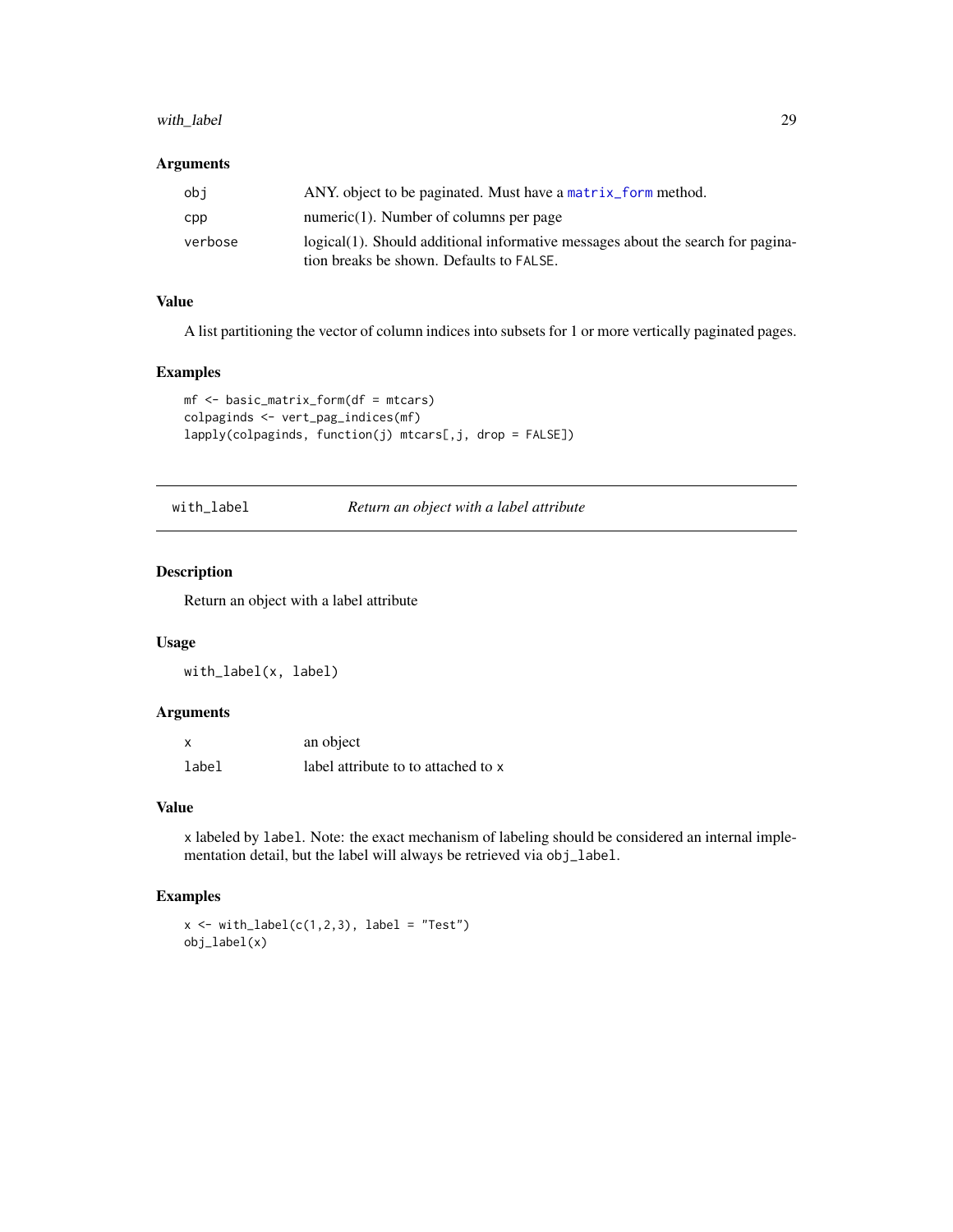# <span id="page-29-0"></span>**Index**

∗ datasets DM, [5](#page-4-0) ex\_adsl, [5](#page-4-0) all\_footers *(*main\_title*)*, [10](#page-9-0) all\_titles *(*main\_title*)*, [10](#page-9-0) basic\_matrix\_form, [2](#page-1-0) basic\_pagdf, [3](#page-2-0) default\_hsep, [4](#page-3-0) divider\_height, [4](#page-3-0) divider\_height,ANY-method *(*divider\_height*)*, [4](#page-3-0) DM, [5](#page-4-0) ex\_adae *(*ex\_adsl*)*, [5](#page-4-0) ex\_adaette *(*ex\_adsl*)*, [5](#page-4-0) ex\_adcm *(*ex\_adsl*)*, [5](#page-4-0) ex\_adlb *(*ex\_adsl*)*, [5](#page-4-0) ex\_admh *(*ex\_adsl*)*, [5](#page-4-0) ex\_adqs *(*ex\_adsl*)*, [5](#page-4-0) ex\_adrs *(*ex\_adsl*)*, [5](#page-4-0) ex\_adsl, [5](#page-4-0) ex\_adtte *(*ex\_adsl*)*, [5](#page-4-0) ex\_advs *(*ex\_adsl*)*, [5](#page-4-0) format\_value, [6,](#page-5-0) *[22](#page-21-0)* ifnotlen0, [7](#page-6-0) is.wholenumber, [8,](#page-7-0) *[24](#page-23-0)* is\_valid\_format, [8](#page-7-0) lab\_name, [9](#page-8-0) list\_valid\_format\_labels, [10](#page-9-0) main\_footer *(*main\_title*)*, [10](#page-9-0) main\_footer,MatrixPrintForm-method *(*main\_title*)*, [10](#page-9-0) main\_footer<- *(*main\_title*)*, [10](#page-9-0)

main\_footer<-,MatrixPrintForm-method *(*main\_title*)*, [10](#page-9-0) main\_title, [10](#page-9-0) main\_title,MatrixPrintForm-method *(*main\_title*)*, [10](#page-9-0) main\_title<- *(*main\_title*)*, [10](#page-9-0) make\_row\_df, [12](#page-11-0) matrix\_form, [16,](#page-15-0) *[29](#page-28-0)* matrix\_form,MatrixPrintForm-method *(*matrix\_form*)*, [16](#page-15-0) matrix\_print\_form *(*MatrixPrintForm*)*, [13](#page-12-0) MatrixPrintForm, [13](#page-12-0) MatrixPrintForm-class *(*MatrixPrintForm*)*, [13](#page-12-0)

```
nlines, 17
nlines,character-method (nlines), 17
nlines,list-method (nlines), 17
nlines,NULL-method (nlines), 17
```

```
obj_format (lab_name), 9
obj_format,ANY-method (lab_name), 9
obj_format<- (lab_name), 9
obj_format<-,ANY-method (lab_name), 9
obj_label (lab_name), 9
obj_label,ANY-method (lab_name), 9
obj_label<- (lab_name), 9
obj_label<-,ANY-method (lab_name), 9
obj_name (lab_name), 9
obj_name<- (lab_name), 9
```

```
padstr, 18
pag_indices_inner, 20
pagdfrow, 18
page_titles (main_title), 10
page_titles,ANY-method (main_title), 10
page_titles,MatrixPrintForm-method
        (main_title), 10
page_titles<- (main_title), 10
```